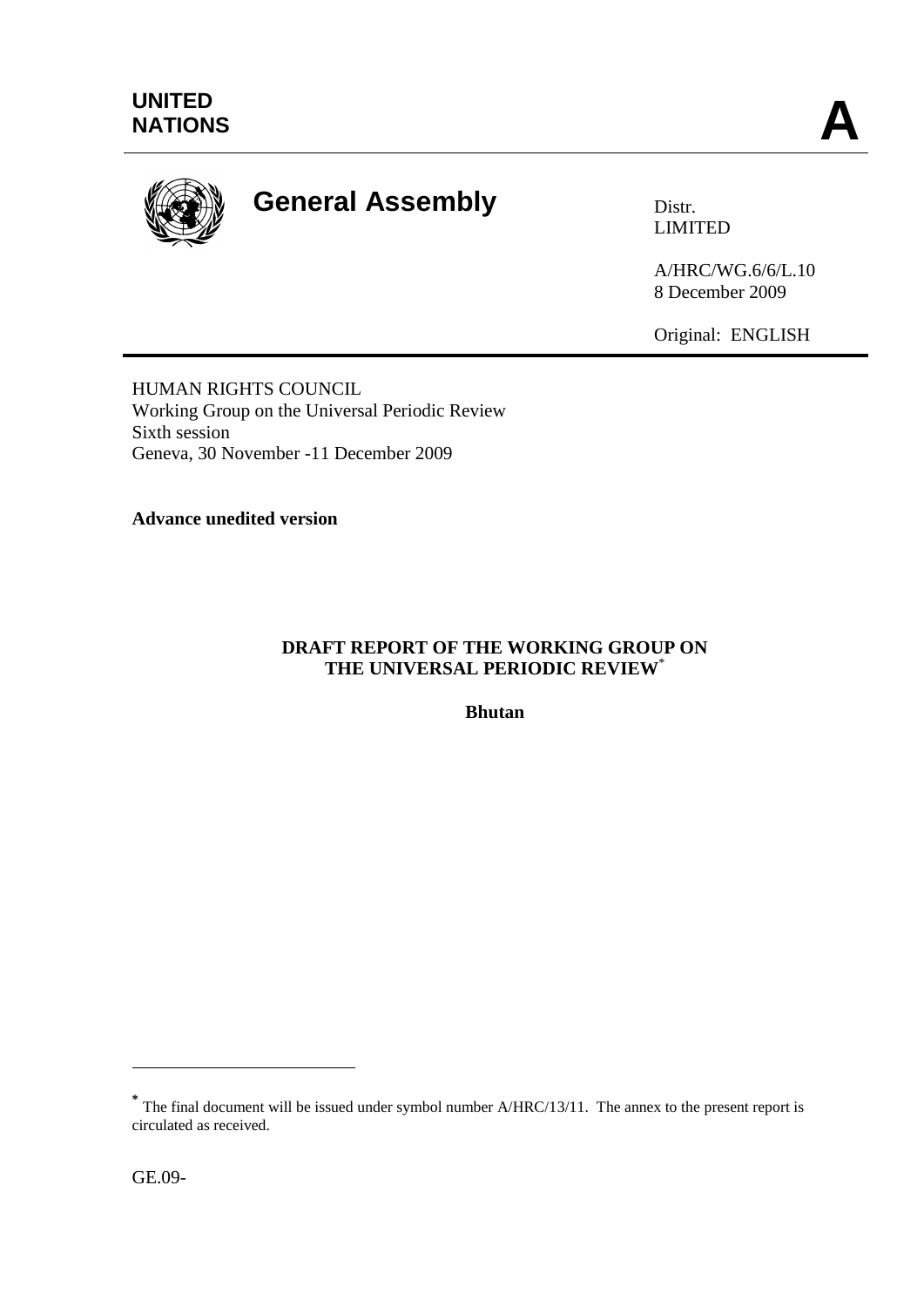# **CONTENTS**

|                                                                          | Paragraphs | Page          |
|--------------------------------------------------------------------------|------------|---------------|
|                                                                          | $1 - 4$    | 3             |
| I. SUMMARY OF THE PROCEEDINGS OF THE REVIEW PROCESS                      | $5 - 82$   | 3             |
|                                                                          |            | $\mathcal{R}$ |
| B. Interactive dialogue and responses by the State under review 24 - 100 |            | 5             |
|                                                                          |            | 15            |
| Annex                                                                    |            |               |
|                                                                          |            | 25            |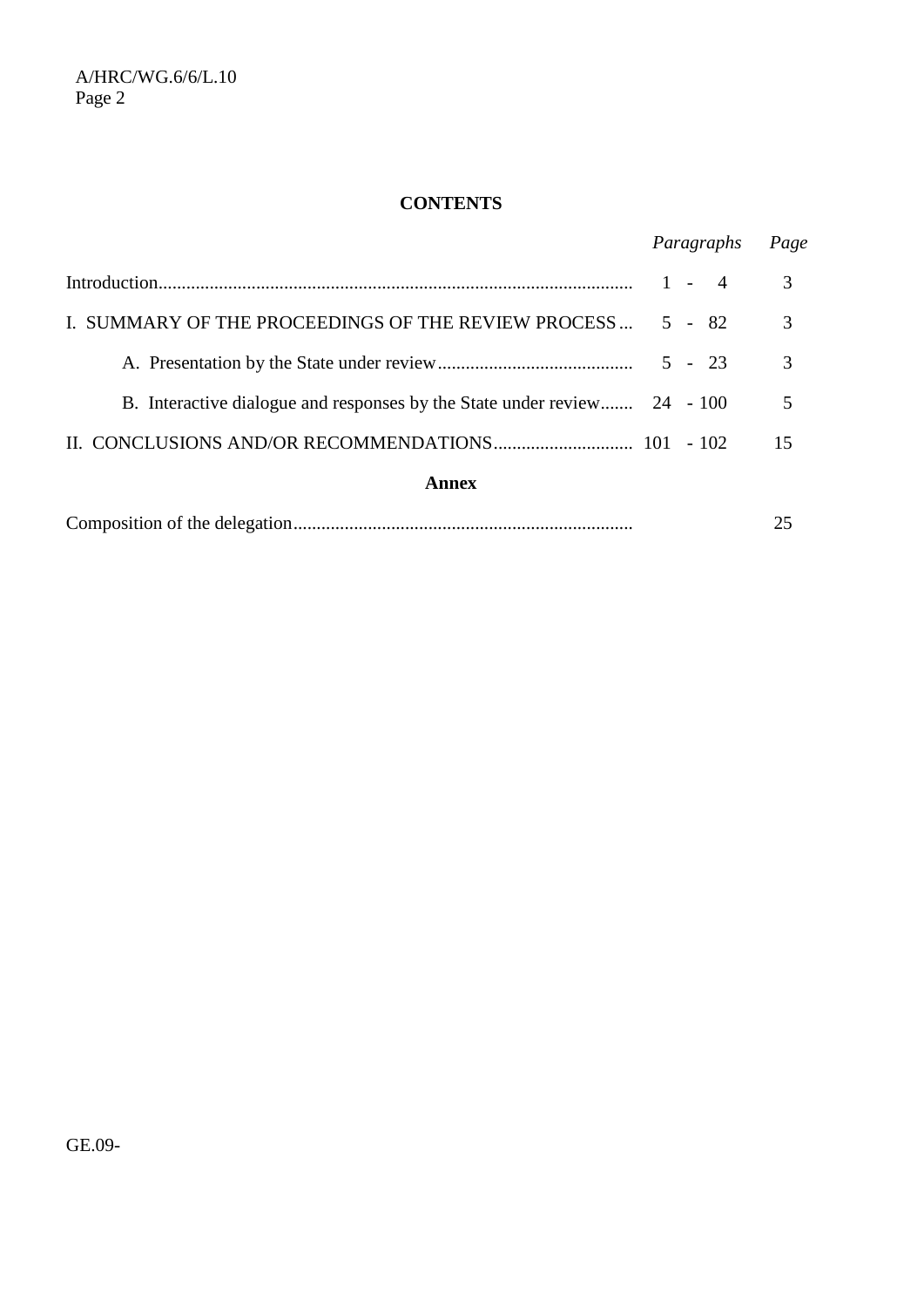## **Introduction**

1. The Working Group on the Universal Periodic Review (UPR), established in accordance with Human Rights Council resolution 5/1 of 18 June 2007, held its sixth session from 30 November to 11 December 2009. The review of Bhutan was held at the 10th meeting on 4 December 2009. The delegation of Bhutan was headed by H.E. Mr. Lyonpo Kinzang Dorji, Former Prime Minister and Special Envoy of the Prime Minister. At its meeting held on 8 December 2009, the Working Group adopted the present report on Bhutan.

2. On 7 September 2009, the Human Rights Council selected the following group of rapporteurs (troika) to facilitate the review of Bhutan: India, Madagascar, and Uruguay.

3. In accordance with paragraph 15 of the annex to resolution 5/1, the following documents were issued for the review of Bhutan:

(a) A national report submitted / written presentation made in accordance with paragraph 15 (a) (A/HRC/WG.6/6/BTN/1);

(b) A compilation prepared by the Office of the High Commissioner for Human Rights (OHCHR), in accordance with paragraph 15 (b) (A/HRC/WG.6/6/BTN/2);

(c) A summary prepared by OHCHR, in accordance with paragraph  $15$  (c) (A/HRC/WG.6/6/BTN/3).

4. A list of questions prepared in advance by Argentina, Czech Republic, Denmark, Germany, Latvia, Nepal, The Netherlands, United Kingdom of Great Britain and Northern Ireland was transmitted to Bhutan through the troika. These questions are available on the extranet of the UPR.

## **I. SUMMARY OF THE PROCEEDINGS OF THE REVIEW PROCESS**

#### **A. Presentation by the State under review**

5. H.E. Mr. Lyonpo Kinzang Dorji, Former Prime Minister and Special Envoy of the Prime Minister, presented co-leader of the delegation, H.E. Lyonpo Thakur S. Powdyel, Hon'ble Minister, Ministry of Education, Royal Government of Bhutan, Thimphu and other members of the delegation.

6. The Bhutanese delegation explained that national level preparations were multi-sectoral and broad-based. The National Report was broadly available in Dzongkha, English and Nepali.

7. The delegation stated that Bhutan's governance since the  $17<sup>th</sup>$  Century is based on the precepts of justice, equity and compassion, refined and updated by successive monarchs of the Wangchuck dynasty. In culmination of a series of far reaching political changes initiated by the Fourth King, Bhutan peacefully transitioned into a Parliamentary Democracy and adopted its first written Constitution in 2008.

8. The delegation informed that the Constitution is the overarching legal framework for the country, based on the principle that every individual possesses fundamental rights and freedom to secure equality and effective protection of their rights and dignity irrespective of ethnic origin, religion, gender or other status. It guarantees and protects human rights including the right to life,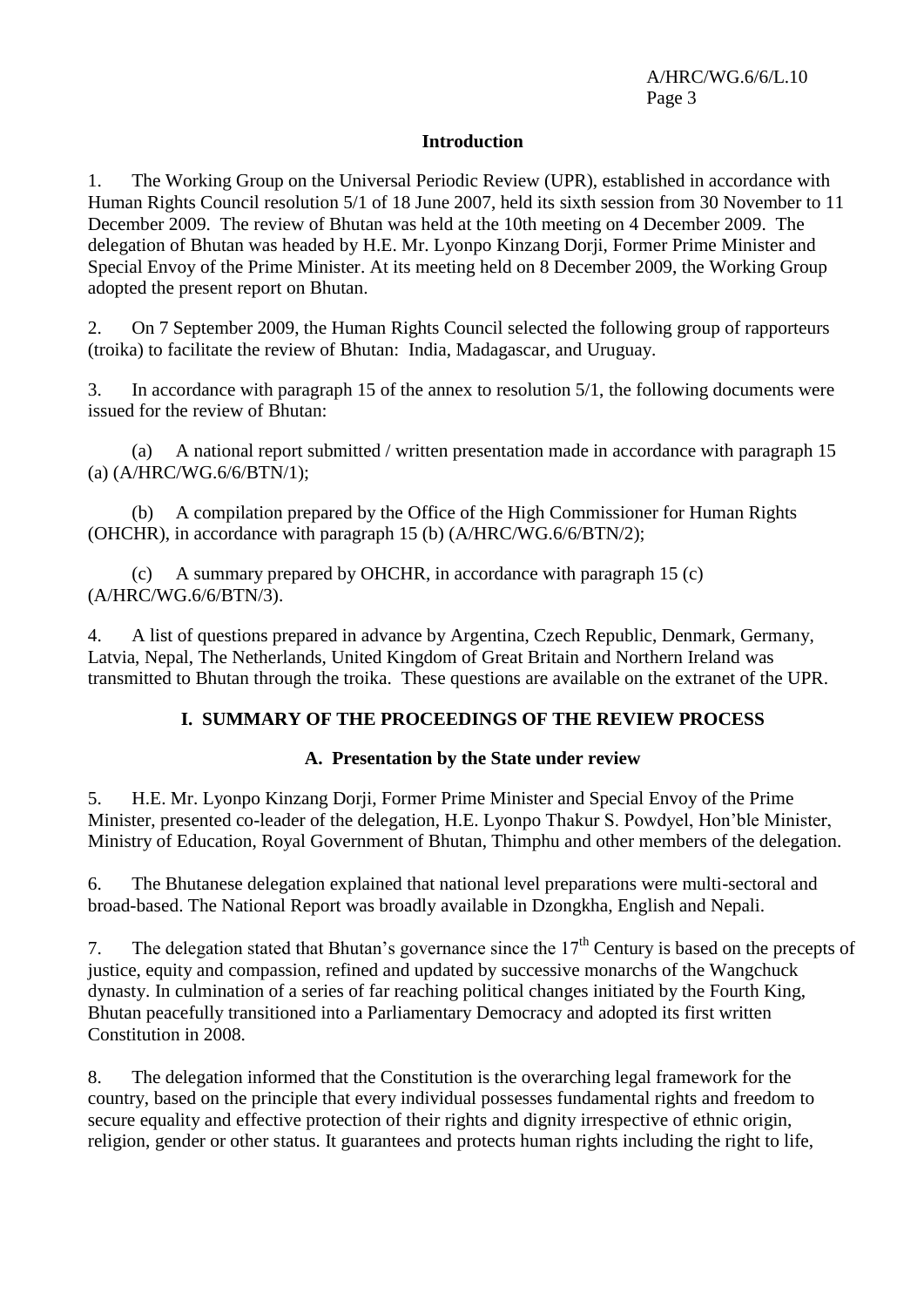liberty and security of person, right to freedom of speech, expression and opinion, and freedom of thought, conscience and religion.

9. Bhutan's efforts to strengthen human rights have been complemented through constructive engagement with bodies like CRC, CEDAW and regional conventions. This has contributed to the development of legislative instruments and in undertaking human rights activities.

10. The delegation emphasized that Bhutan is fully committed to ensuring equal rights for women and men to enjoy all economic, social, cultural, civil and political rights, and also eliminating discrimination against women in all its forms. Bhutanese women are secured by societal traditions, for instance, matri-lineal practices are pervasive, they inherit property and are able to make significant decisions on property and family matters.

11. Bhutan is a multi ethnic, multi religious country. Consistent with the philosophy of Gross National Happiness (GNH), the principle of non discrimination irrespective of gender, ethnic origin, religion, language, political opinion, economic status or other grounds, has always been central to all government policies and actions, which are designed to foster an inclusive and harmonious society.

12. Concerning the rights enjoyed by Bhutanese of ethnic Nepalese origin (Lhotshampas), the delegation informed that those people, who had first entered southern Bhutan in the beginning of the  $20<sup>th</sup>$  century, as economic migrants, were granted Bhutanese citizenship as a one-time measure in 1958. Lhotshmapas, now comprising over 20 percent of the population, are fully represented in the civil service, the security forces, the Parliament and in the business sector. Two of the 10 cabinet ministers, the Deputy Speaker of the National Assembly and 20 percent of its members are Lhotshampas.

13. Despite Bhutan's diverse society, no sectarian or religious violence has occurred and no societal tension or discord exists. The Constitution guarantees religious freedom while the government promotes peaceful coexistence between different religious groups.

14. The delegation emphasized that Bhutan believes that all human rights are indivisible, interrelated, interdependent and mutually reinforcing, and that equal importance must be accorded to civil and political rights, and economic, social and cultural rights including the right to development.

15. The delegation highlighted that Bhutan's development is guided by the philosophy of GNH, which recognizes that quality of life is more than just material comfort; that psychological and emotional well being and cultural growth enhances a person's ability to contribute to enriching all humanity. Bhutan is refining the tools and indicators of GNH so that this holistic development paradigm may become an alternative development model.

16. The delegation pointed out that poverty remains one of the greatest impediments to the full enjoyment of human rights in Bhutan.

17. The delegation explained that with a population of 658,888, the most serious challenge that Bhutan faced is demographic inundation. Bhutan's relative socio-economic development success made it an attractive destination for people in search of better livelihoods. Given Bhutan's tiny population and fragile culture, such a problem posed a threat to its survival as a nation state. The nationality and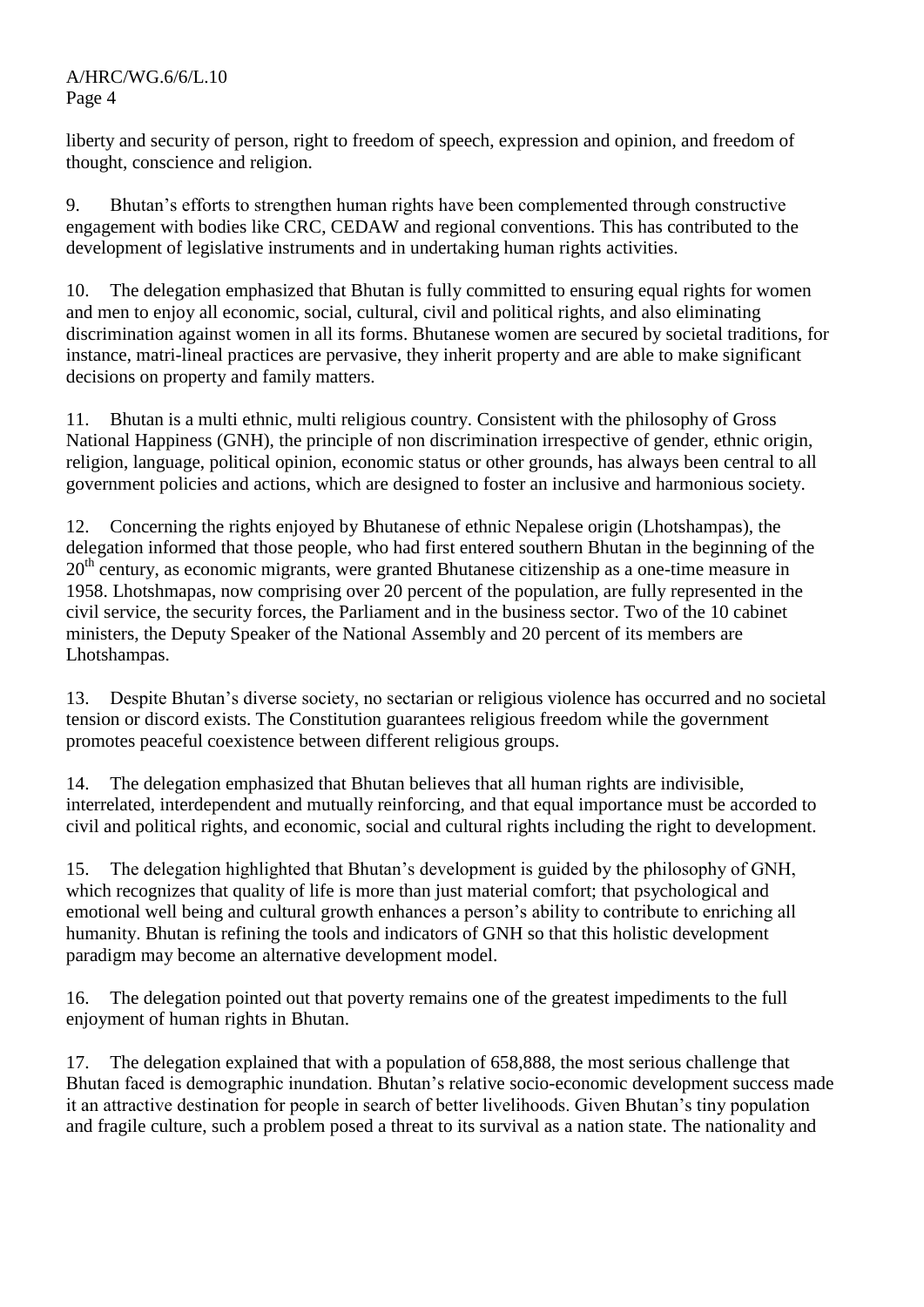citizenship laws are the only safeguards against such threats.

18. In response to questions on the issue of citizenship, the delegation stated that the Constitution and the Citizenship Acts confers citizenship through *jus sanguinis* and naturalization. In recent years, 588 individuals of Nepalese origin, 930 Tibetans and 222 individuals of other nationalities were granted Bhutanese citizenship through naturalization. With UNICEF assistance, Bhutan is in the process of developing an effective institutional mechanism for birth registration. According to Bhutan's citizenship laws, Bhutanese women who are married to non-Bhutanese do not lose their citizenship.

19. The delegation emphasized that the issue of the people in the refugee camps in eastern Nepal is a complex humanitarian problem compounded by the mass movement of people across porous borders. The delegation reiterated the government's commitment to finding a lasting solution through the bilateral process. This notwithstanding, Bhutan continues to face the threat of terrorism, posed by violent extremist groups from the refugee camps. Bhutan does not have the means to deal with such groups whose expressed objectives are to destabilize the country.

20. The delegation highlighted Bhutan's serious concerns over the effects of climate change. Despite its efforts, climate change and its impacts such as Glacial Lake Outburst Floods, erratic weather patterns, and rising cases of vector borne diseases endanger the most basic human rights of its people.

21. While recognizing and appreciating the important role of NGOs in advancing the cause of human rights, the delegation expressed concern over the Stakeholders compilation submitted by the six NGOs. Numerous UN resolutions and the IB package recognize that information they submit must be from "credible and reliable" sources. However, the delegation regretted that they were special interest NGOs based outside and unfamiliar with the situation in Bhutan. They have relied on second and third hand accounts, now outdated, and originating from individuals with politicized and personal agenda.

22. Despite challenges, the delegation expressed Bhutan's determination to continue pursuing the full range of human rights and fundamental freedoms, in accordance with human rights treaty obligations.

23. Bhutan recognized that as a parliamentary democracy, substantial financial and human resources are required to strengthen democratic institutions, and educate Bhutanese on their rights and duties. It sought the constructive support and cooperation of the international community to further protect and promote human rights in Bhutan.

## **B. Interactive dialogue and responses by the State under review**

24. During the interactive dialogue, 53 delegations made statements. Eight delegations were not able to make their statements.**<sup>2</sup>** A number of States expressed appreciation for the delegation's comprehensive presentation and well prepared national report. They commended Bhutan's peaceful transition to a parliamentary democracy and the results of reforms, including the adoption of a written constitution in 2008, which strengthens human rights protection. A number of states congratulated Bhutan on the success of its unique approach to development that has been pursued over the past four

<u>.</u>

**<sup>2</sup>** United Arab Emirates, Afghanistan, Maldives, Jordan, Nigeria, Colombia, Syrian Arab Republic and Djibouti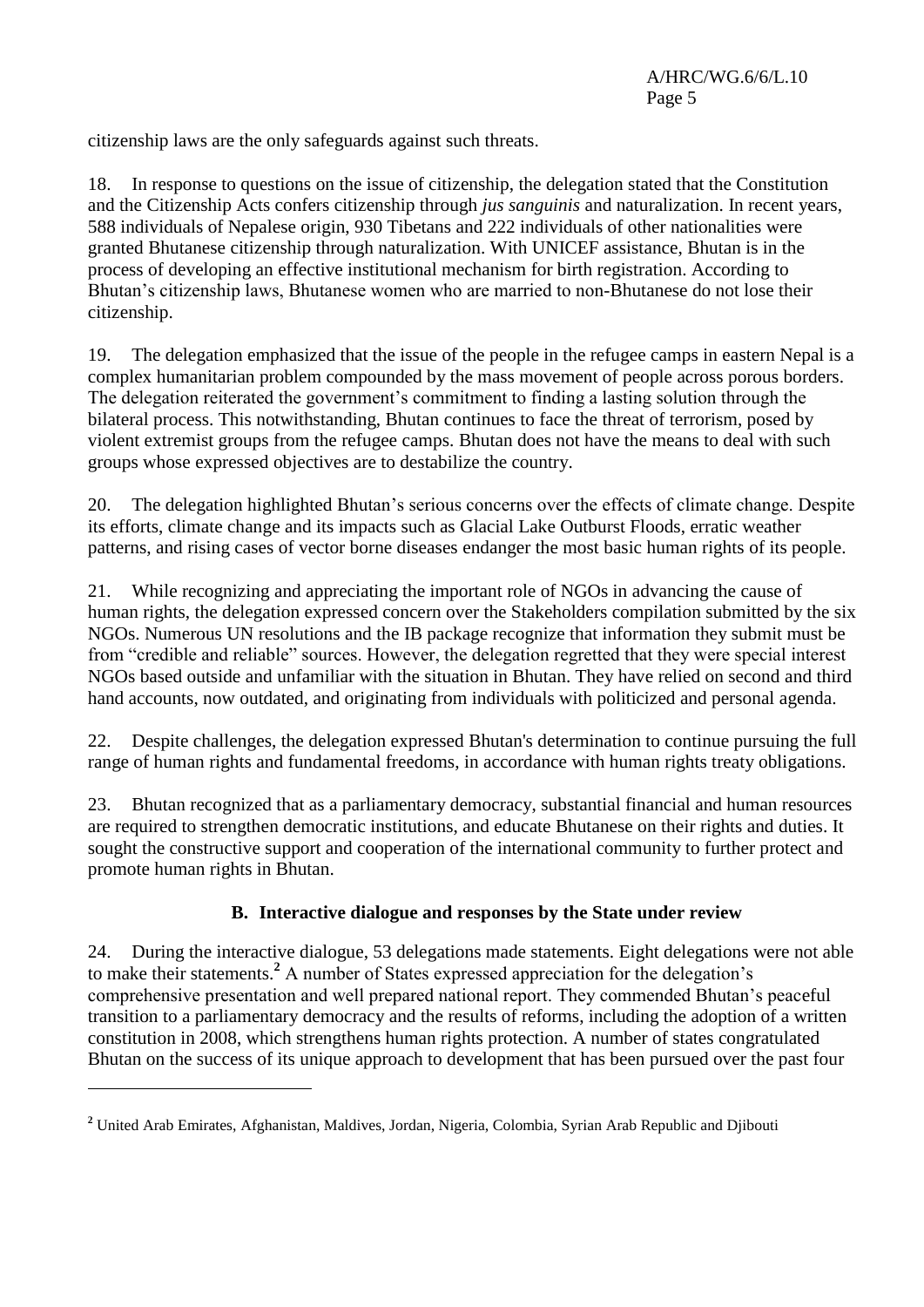decades, influenced by the philosophy of Gross National Happiness (GNH). The text of the recommendations made during the dialogue appear in Chapter II of this report.

25. The Lao People's Democratic Republic, as a fellow least developed country and a landlocked developing country, welcomed the significant progress in the promotion of the rights of Bhutan's population to political, social and economic development and human rights. It made recommendations.

26. Myanmar congratulated Bhutan for her peaceful political transition. It appreciated measures taken on the efforts to guarantee the independence of judicial systems and asked Bhutan to share insight on steps taken in that regard and sought further information on the role of the National Judicial Commission. It asked to what extent the National Commission for Women and Children has been playing for improving the promotion and protection of human rights.

27. Sri Lanka sought further information on key features of the Constitution that specifically provide guarantees for human rights and on the safeguards provided in the Constitution and the national legal framework to protect victims against violations of human rights. Sri Lanka congratulated Bhutan on its achievements and best practices in the areas of health, education and poverty alleviation. Sri Lanka made recommendations.

28. Egypt commended the devotion of an entire chapter on women in development in Bhutan's  $10^{th}$ Five Year Plan which requires effectively mainstreaming gender issues into Bhutan's policies and programmes and to maintain gender disaggregated data. Egypt welcomed the establishment of effective response to children and women's rights violations, especially dealing with domestic violence and abuses cases. Egypt made recommendations.

29. Belarus appreciated the energetic steps taken by Bhutan to improve the legal and court system. Belarus expressed approval of the efforts taken in eradicating illiteracy, preventing the spread of HIV and combating malnutrition. Belarus considered that more attention needed to be paid to dealing with such problems as domestic violence and the sexual exploitation of children for commercial purposes. Belarus made recommendations.

30. Singapore noted that Bhutan is guided by a development philosophy that differs from income bases measurements and is committed to a development path that is clean and green and that countries could draw on such successful approaches. Singapore welcomed the establishment of the first Women and Child Protection Unit to provide effective, prompt and sensitive response to situations of violations of women and children's rights. Singapore made recommendations.

31. China noted that, since 1961, Bhutan has used 30 per cent of its revenue on social sectors, and under the tenth five-year development plan, 45 per cent of the budget was allocated to education, health and employment. It expressed support for Bhutan's priority on poverty reduction to improve human rights protection. China made a recommendation.

32. Cambodia appreciated Bhutan's efforts to conduct a reform policy of many areas in line with a guiding principle of its development, known as the Gross National Happiness. Cambodia compliment the efforts made on poverty reduction and its progress towards achieving the Millennium Development Goals. Cambodia commended the steps taken to ratify the two CRC Optional Protocols in July 2009. Cambodia made recommendations.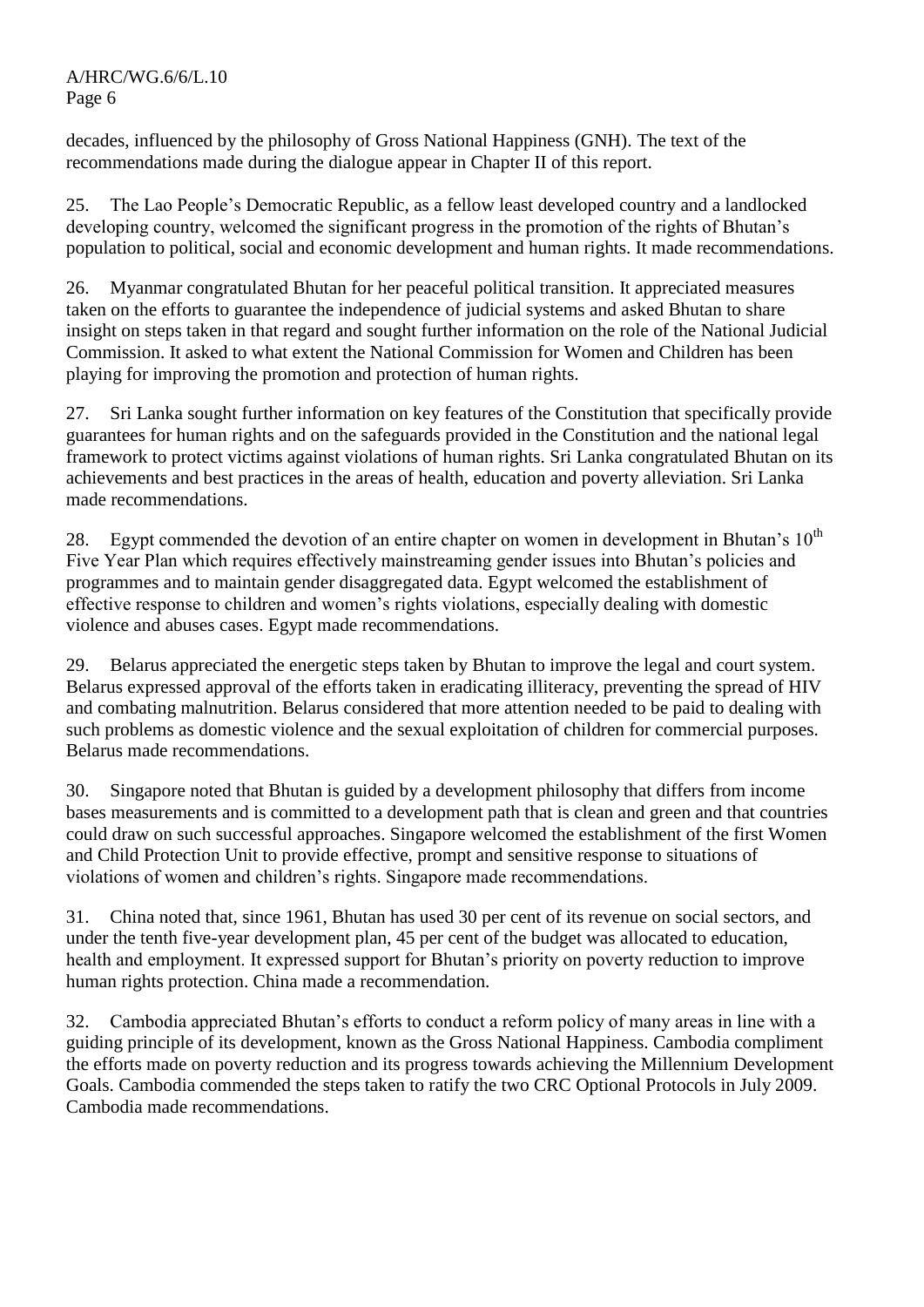33. Nepal asked about efforts to address alleged violations of the rights of the minorities and Bhutan's plans to implement the recommendations of CRC, particularly the reunion of women and children in refugee camps with their families and relatives in Bhutan. Nepal stated that hundreds of already verified refugees by Nepal-Bhutan Joint Verification team in 2003 continue to languish in refugee camps, despite Bhutan's commitments to take them back home. It asked if Bhutan has any time frame to return to bilateral dialogue to work for lasting and durable solutions of this humanitarian problem.

34. Brazil recently hosted the Fifth Gross National Happiness Conference. Welcoming the drafting of a domestic violence bill, it asked if there was an institution for investigating complaints, providing assistance and ensuring access to justice for victims. It commended Bhutan for promoting children's rights. Brazil supported negotiations between Bhutan and Nepal towards durable solutions for refugees. Brazil made recommendations.

35. Canada noted positive legislative changes paving the way for greater freedom of expression, a more independent judiciary, less corruption and better labour conditions. Canada remained concerned about the longstanding plight of Bhutanese refugees in Nepal, the restrictive conditions for acquiring Bhutanese citizenship, violence against girls and women, including sexual abuses against young girls in villages. Canada made recommendations.

36. Philippines highly commended the strong basis established by Bhutan for the promotion of democratic values. Recognizing the challenges Bhutan faces, Philippines highlighted the significant gains in health, poverty alleviation and education. It sought information on the operationalization of Gross National Happiness in the planning process and the tools used to monitor its implementation. Philippines inquired about plans to enhance Bhutan's progress in improving gender equality. It made recommendations.

37. Cuba noted that Bhutan is a small developing country, victim of an unfair international economic order and that, nonetheless, Bhutan is making positive efforts in advancing the promotion and protection of human rights. Cuba congratulated Bhutan on its primary health care approach and asked for more information about the village health care workers initiative. It also noted that Bhutan guarantees free education to children. Cuba welcomed the priority given to combating poverty. Cuba made a recommendation.

38. Bangladesh noted the challenges Bhutan faces and recent impressive progress, which would have far-reaching human rights implications. It acknowledged progress in poverty reduction, education, healthcare and employment, as well as progress towards realizing MDGs and SAARC Development Goals. It urged Bhutan to continue its good work, calling on it to do more to eradicate poverty. Bangladesh made recommendations.

39. Austria encouraged Bhutan to proceed on the path of legal and political reform. Austria noted that many women suffer from poor education, are strongly dependent on their husbands and families and may face labour exploitation and domestic violence. Austria asked about measures to effectively improve their situation and about the strengthening of efforts regarding children in need of alternative care, typically provided by monasteries or the extended family. Austria made recommendations.

40. Germany referred to worrying reports about domestic violence, noting that while CEDAW welcomed the planned tabling of a domestic violence bill by 2010, it urged Bhutan to prioritize the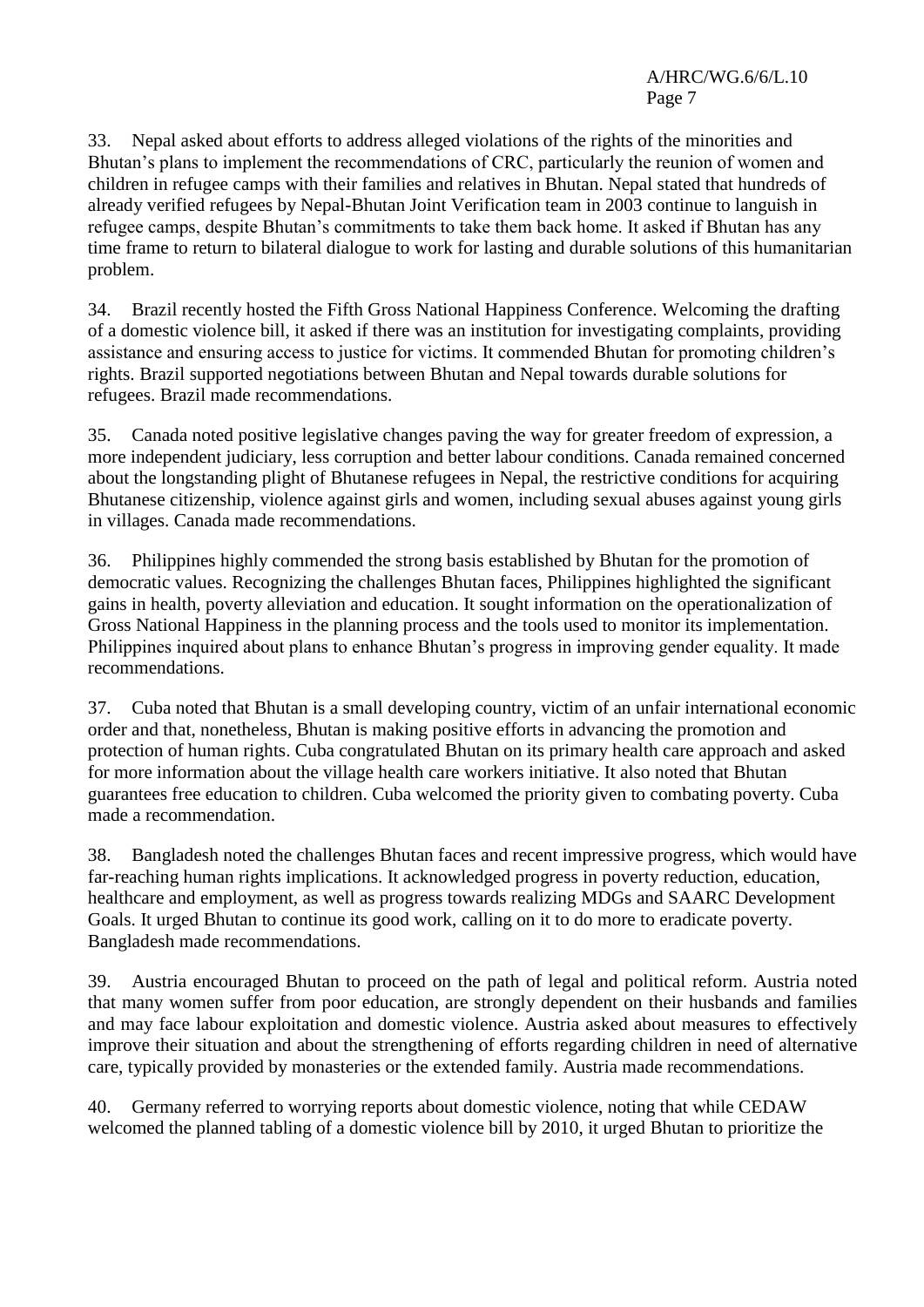elimination of all forms of violence against women and increase access to justice for women victims. Germany asked about Bhutan's efforts in this regard, and made a number of recommendations.

41. Qatar noted Bhutan's efforts to achieve its MDGs, describing the concept of the Gross National Happiness in Bhutan's development efforts. It applauded the provision of free primary education, calling for it to be made mandatory. It noted also the development of a national plan to ensure integration of children with special needs into the system. Qatar encouraged ratification of the Convention on the Rights of Persons with Disabilities (CRPD) and called for further technical cooperation with human rights bodies and mechanisms for capacity building in relation to human rights.

42. Malaysia considered Bhutan's efforts to strengthen democratic norms, cultures and values amongst its people to be entirely appropriate. It was pleased to note that despite the many constraints and challenges, Bhutan is well on track to achieve most of the Millennium Development Goals, in particular in the areas of poverty eradication, basic public health and education. Malaysia made a number of recommendations.

43. The Netherlands expressed concern that the Civil Society Act of 2007 may result in restrictions on civil society. Appreciating Bhutan's efforts to advance the position of women and combat domestic violence, it hoped for the establishment of Women and Child Protection Unit in major towns before the self-imposed 2013 deadline. The Netherlands also raised concern about the situation of refugees from Bhutan in camps in Eastern Nepal and encouraged Bhutan to resume bilateral negotiations with Nepal. It made recommendations.

44. Serbia noted efforts that Bhutan has taken towards specific measures to fulfil its international obligations relating to children and women's rights, citing the drafting of legislation on adoption, child care protection and domestic violence. Serbia sought information on measures to combat stereotyping of gender roles in domestic media. Serbia made recommendations.

45. Algeria commended Bhutan's efforts to attain Millennium Development Goal 1, and was encouraged by results achieved thus far in resolving problems with food supply in vulnerable regions and rural areas. It welcomed Bhutan's substantial cuts in infant mortality rates and the achievements made in a number of sectors, particularly on primary health care. Algeria made recommendations.

46. India welcomed measures taken by Bhutan, including the process of establishment of a Supreme Court. It noted that Bhutan has become an observer to the International Labour Organisation. Mindful that Bhutan's priority is to enhance its institutional capacities and consolidate its democracy against the challenges of poverty, unemployment, illegal immigration and terrorism, India pledged its continuing support. India sought more details about the scope and powers of the Parliamentary Committee on Human Rights.

47. Thailand commended Bhutan's good work in public health and that campaigns to prevent discrimination against persons with HIV/AIDS are regularly carried out. Thailand welcomed the importance Bhutan places on the promotion and protection of women and children's rights and hoped that the Domestic Violence bill would be adopted in due course. Thailand recognized that various challenges remained to be tackled by Bhutan as a new democracy. Thailand made recommendations.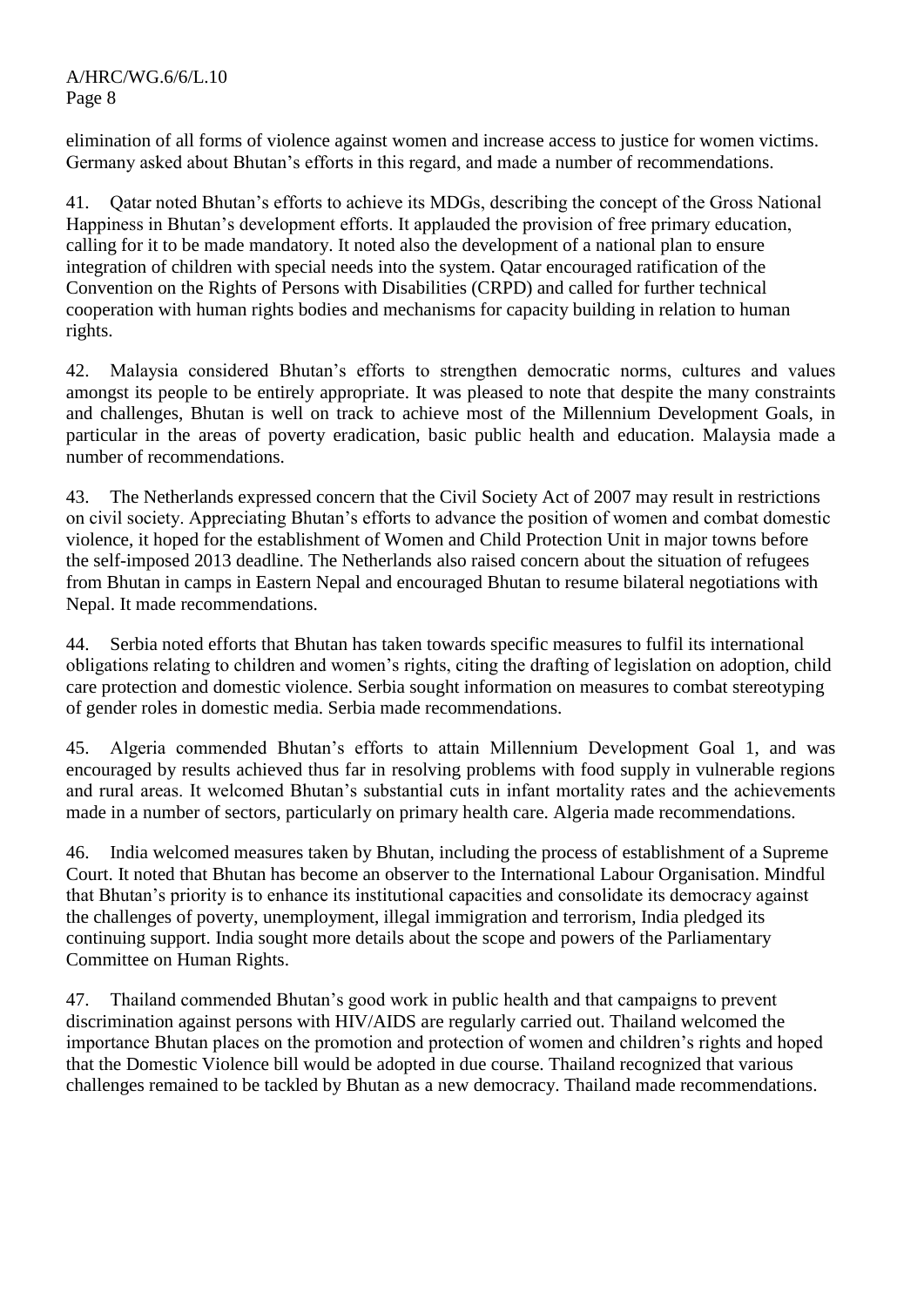48. Indonesia noted that, consistent with Bhutan's commitment to establishing an inclusive and participatory system of governance, Bhutan has pledged to ensure 30 percent of candidates at the next elections will be women. It also noted that Bhutan is a country in transition and commended the Constitutional guarantee of free education up to class ten. Indonesia made recommendations.

49. Turkey welcomed the ratification of the optional protocols to the Convention on the Rights of the Child (CRC), establishment of the Parliamentary Committee on Human Rights and adoption of the Royal Bhutan Police and Prison Acts. It cited the increasing number of newspapers, radio and TV stations as developments in media freedom. It welcomed efforts on education, climate change and the elimination of poverty. Turkey made recommendations.

50. Islamic Republic of Iran appreciated Bhutan's efforts and commitments to further promotion and protection of human rights and to address existing challenges, citing international recognition for Bhutan's strong commitment to environmental conservation and protection. It also referred to such issues as women and children's rights and the high rate of poverty and unemployment. It made recommendations.

51. Viet Nam commended Bhutan's cooperation with UN human rights mechanisms. It appreciated Bhutan's efforts to realize the objectives of the Millennium Development Goals, especially for poverty reduction, free education and health care. Viet Nam shared the difficulties and challenges that Bhutan is facing as it seeks to promote the enjoyment of human rights. With that in mind, Vietnam made recommendations.

52. Brunei Darussalam expressed support for Bhutan's endeavours to learn from the United Nations human rights mechanisms through projects and training. It was encouraged by Bhutan's work at the regional level with other SAARC members on the welfare of women and children, and welcomed its pledge to draw international best practices into its domestic policies and legislation. It encouraged Bhutan to continue with its efforts to guarantee the human rights and freedoms as enshrined in its Constitution.

53. Denmark acknowledged Bhutanese progress in promoting human rights. It sought more information concerning freedom of religion or belief for all individuals of different faiths, adherence to a number of international basic human rights instruments and to finding a prompt solution to the question of Bhutanese refugees in Nepal. Denmark made recommendations.

54. Kyrgyzstan noted that Bhutan sought to bring about the enjoyment of human rights through many diverse national projects and programmes. Kyrgyzstan also noted that the Bhutan has taken an important step in seeking to promote human rights by cooperating with NGOs and international organizations. Kyrgyzstan welcomed Bhutan's efforts particularly in seeking to combat the use of child labour and to provide education to people in the country about human rights. Kyrgyzstan made a recommendation.

55. In response, the delegation indicated on MDGs and poverty reduction, that it has been fully integrated into Bhutan's national development plans. Poverty reduction has been articulated as the main objective of the Tenth Plan.

56. Regarding the right to food, Bhutan has developed a national Food Security Strategy Paper, the objective of which is to sustainably increase food security.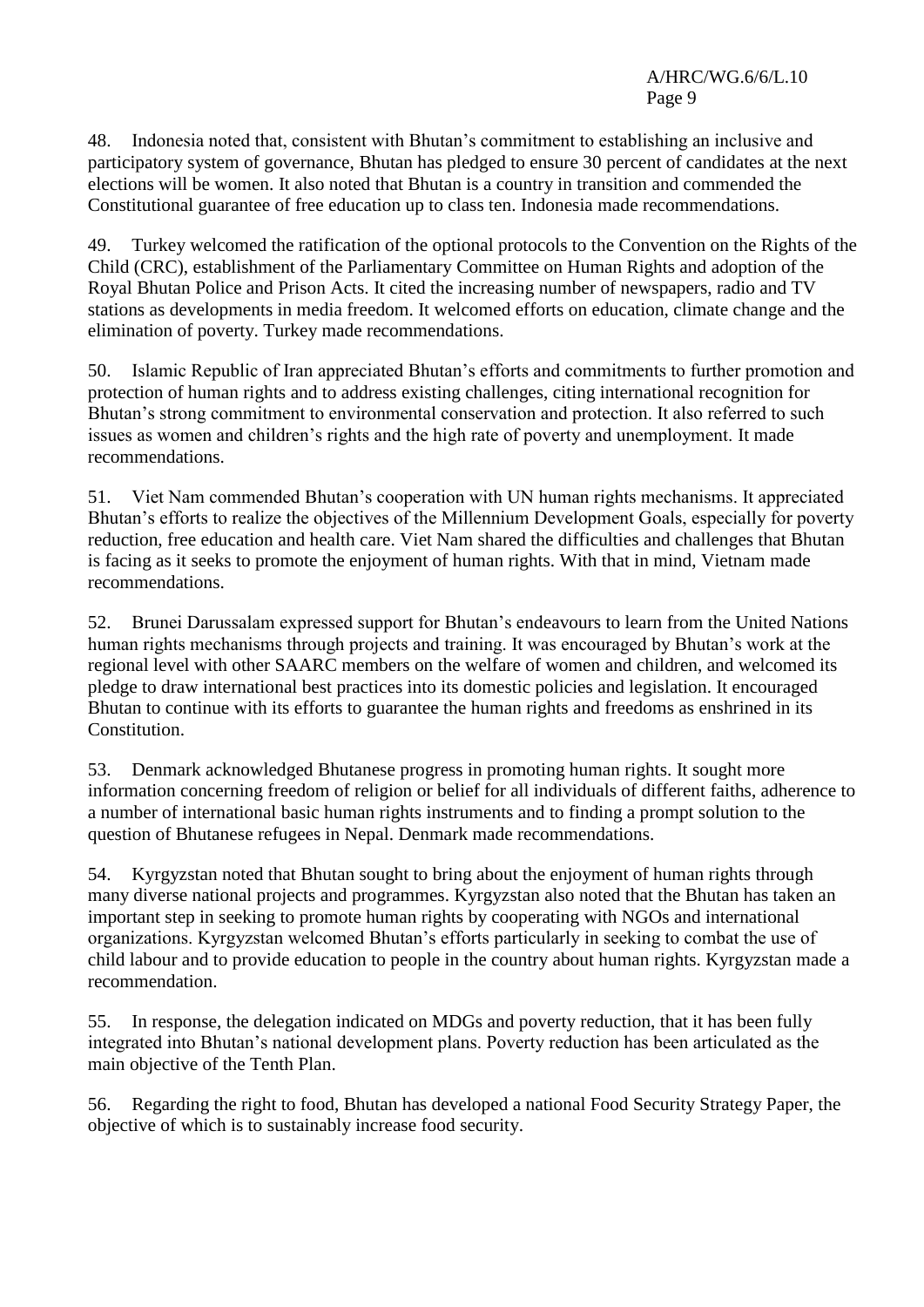57. Concerning gender, Bhutan is committed to mainstreaming gender as reflected in the  $10<sup>th</sup>$  Five Year Plan. Gender focal persons have been identified in all government agencies and it is investing efforts to develop a gender info-base.

58. With respect to Bhutan's political transition, the historic elections and transition to democracy were the culmination of the process initiated by the fourth King in the early 1970s. In the first elections, 79.4 percent of the Bhutanese electorate exercised their adult franchise with 52 percent women voters. The present government is committed to ensuring at least 30 percent women candidates in the next elections.

59. On international instruments, Bhutan is serious about its international treaty obligations and is building the necessary legal, political and social institutions, and developing its human resources. A multi-sectoral task force will study international human rights instruments and make recommendations to the government for ratification. Despite not ratifying the core human rights instruments, Bhutan remains committed to their principles, which are enshrined in the Constitution and other laws.

60. Mexico recognized the recent efforts made by Bhutan in promoting and respecting human rights. It noted the important progress made in health and poverty reduction and the Government's recognition of challenges in youth unemployment, domestic violence, gender equality, better access to free education and drinking water and to ratify a number of international human rights instruments. Mexico sought information on the technical assistance Bhutan needed to guarantee access to education and eliminate sexual exploitation and abuse. Mexico made recommendations.

61. Slovenia cited the stakeholder summary regarding the situation of Lhotshampas in Bhutan, which stated that those classified as F7 (non-nationals, migrants and illegal settlers) have consistently been denied access to services, including education and health, the right to work and to own property, marry and travel freely. It asked about plans to improve their situation. Slovenia made recommendations.

62. Italy commended Bhutan for the abolition of capital punishment in 2004. Italy acknowledged the progress achieved for the protection of human rights and fundamental freedoms and believed that some more steps could be taken to sustain the momentum for change. Italy noted that the situation of refugees in Nepal and of religious and ethnic minorities as areas of concern and encouraged Bhutan to tackle the root causes of the refugee flows towards neighbouring countries. Italy made recommendations.

63. Pakistan noted as encouraging the Government's according top priority to the eradication of poverty. It appreciated that Bhutan is projected to outstrip global poverty reduction targets two years ahead of schedule and is also on track to achieve most MDGs. It asked about Bhutan's targeted measures towards poverty reduction, and sought information on the Kidu system. Pakistan made recommendations.

64. Chile noted the numerous measures and policies adopted by Bhutan in different areas with a view to promoting and protecting human rights. Chile recognized the efforts made by Bhutan in moving to a Constitutional Monarchy and hoped that the country would continue in this direction. Chile also made reference to ratification to the Optional Protocol to the CRC. Chile made recommendations.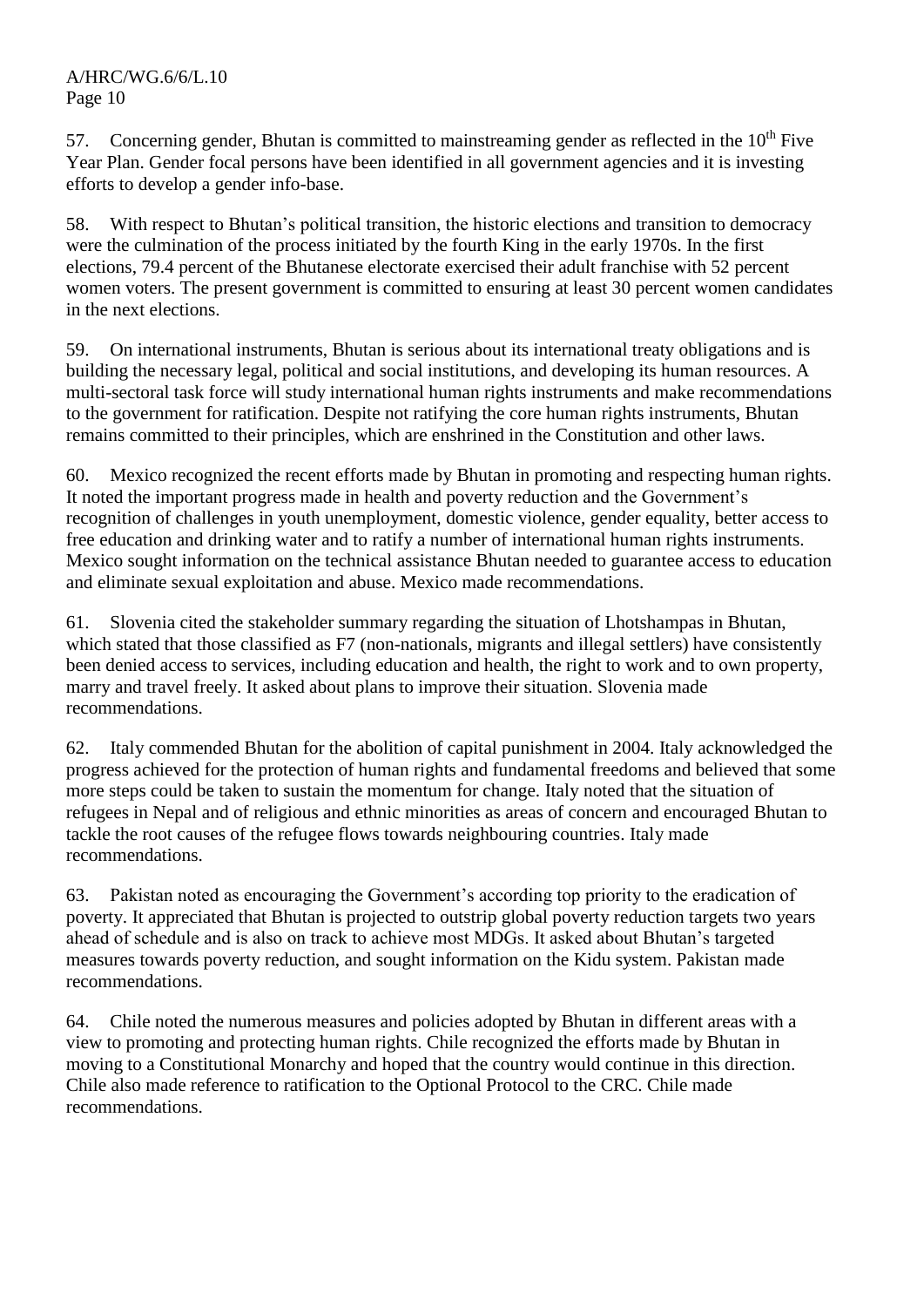65. France noted the efforts made by the authorities in seeking to implement the CRC and the Protocols. However, the Committee on the Rights of the Child has recently expressed concern as to the high proportion of forced labour of children, and France asked what measures Bhutan is taking in this regard. It expressed particular concern over the situation of refugees in Bhutan. France made recommendations.

66. Spain recognized the recent progress made by Bhutan in human rights, particularly with the abolition of the death penalty in 2004, and congratulated it for the ratification of the CRC's Optional Protocol on the sale of children, child prostitution and child pornography. It made recommendations.

67. Azerbaijan welcomed measures to combat domestic violence and trafficking, national legislative reforms and the ban on corporal punishment in schools. It aligned itself with a number of treaty body recommendations and urged the international community to provide technical assistance to Bhutan to overcome challenges in promoting and protecting human rights. Azerbaijan made recommendations.

68. United Kingdom of Great Britain and Northern Ireland noted that violations of women's rights came from sexual abuse and trafficking, domestic violence, labour exploitation and limited access to work. Noting that only two political parties registered and stood for election, it asked about steps being taken to ensure a transparent and fully representative government. It noted the lack of public access to media and information and sought information on plans to guarantee media freedom and freedom of information, speech and expression. It made recommendations.

69. Japan welcomed Bhutan's establishment of the Committee on Human Rights in the National Assembly. It noted the human rights awareness and training efforts of the Government. Japan cited challenges relating to the issue of Bhutanese refugees in eastern Nepal, including the determination of their nationality, and hoped these would be resolved through a bilateral process. Japan made recommendations.

70. Switzerland noted such developments as the abolition of the death penalty, efforts to combat corruption and legislative reform and stated that Bhutan is an exemplary case for its region. Switzerland expressed concern about the situation of the Lhotsampa minority of Bhutan. It drew attention to the refugee problem involving Bhutan and Nepal and that, despite several rounds of talks, the situation has not been resolved. Switzerland made recommendations.

71. Venezuela noted the human rights challenges facing Bhutan, particularly with regard to the right to health and education, due to its mountainous geography and dispersed rural population. Venezuela appreciated Bhutan's major efforts in building up an education system according to the needs of its inhabitants. It also highlighted Bhutan's attention to gender equality. Venezuela sought information on the initiatives taken by Bhutan to ensure the progressive implementation of the right to education on the basis of equal opportunity. Venezuela made a recommendation.

72. Poland, while appreciating progress made in the promotion and protection of human rights, noted that Bhutan still faced challenges. Poland referred to reports indicating that ethnic Nepalese suffer discriminatory legislation and practices of exclusion, including in acquiring citizenship and was alarmed at the effects on children who risk becoming or are stateless. Poland asked about measures intended to resolve these issues. Poland made recommendations.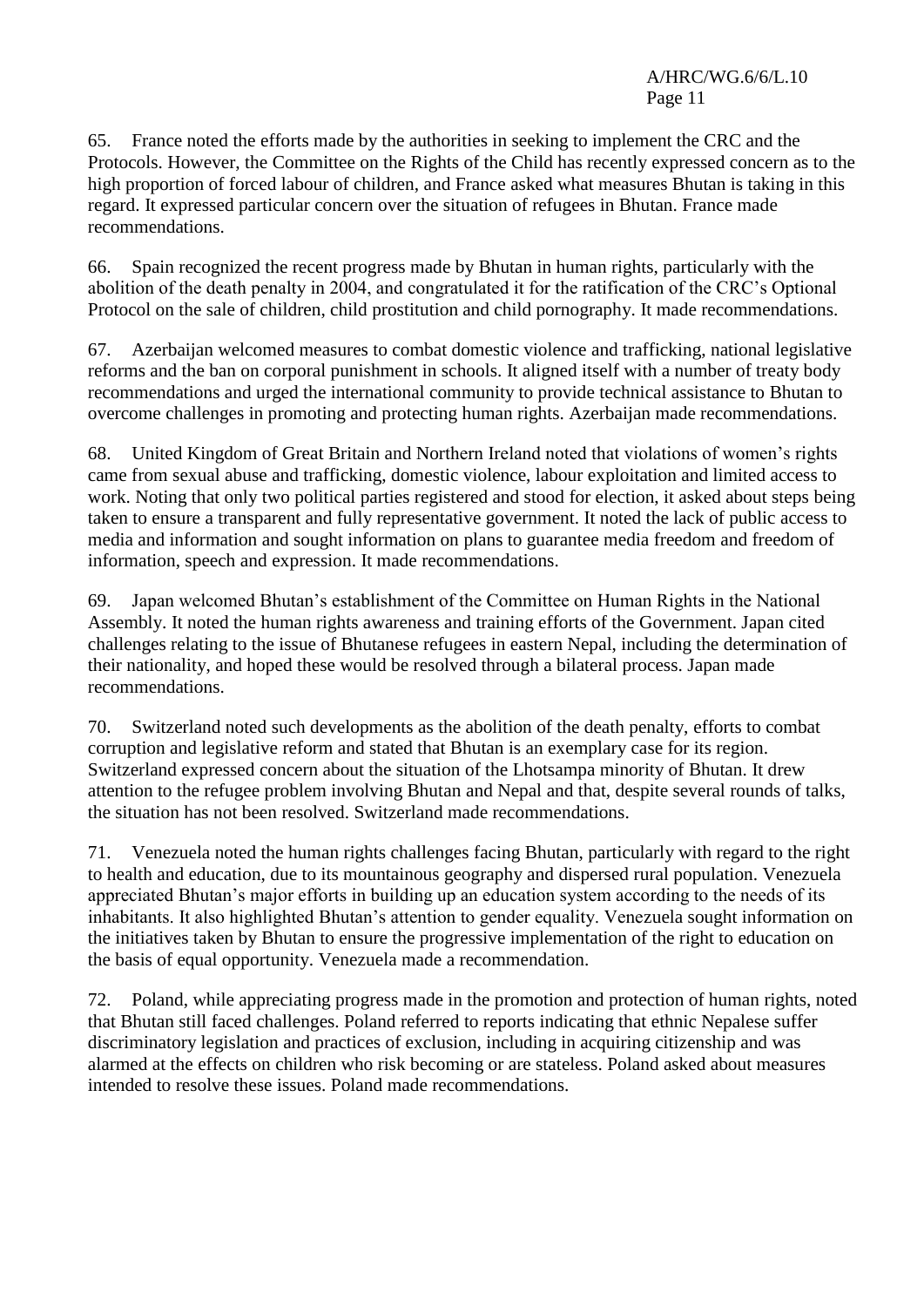73. United States of America noted that Bhutan's most recent census categorized over 14 per cent of its population as "non-national residents", including people who effectively lost their nationality through legal changes over the past 20 years. It sought information on efforts to protect non-nationals' rights. It commended Bhutan's five-year plan for requiring agencies to mainstream gender issues and promote women's empowerment. It made recommendations.

74. Latvia highly valued Bhutan's commitment to ensuring the success of the democratic system. Latvia referred to the issue of standing invitations to special procedures, an issue addressed also as a written question before the UPR session. It noted Bhutan's previous cooperation with special procedures mandate holders, and made a recommendation in this regard.

75. Bahrain noted the adoption of programmes to protect human rights, such as a study of gender issues and Government policies in this regard. It commended efforts to prevent domestic violence against women in the five-year plan. It sought more information on efforts to empower women in all policies and national plans. Bahrain made a recommendation.

76. Uzbekistan welcomed the strengthening of national mechanisms to protect human rights, the results of efforts to defend the rights of women, children and the disabled, to guarantee rights to education, health and to inform the population about human rights. It noted Bhutan's efforts, priorities and actions to fulfil international human rights obligations, despite difficulties, and the need for technical support.

77. Norway believed that civil society plays an important role in fostering a culture of human rights and effective cooperation with the United Nations human rights machinery as fundamental to improve the situation on the ground. Norway considered as important the National Plan of Action for gender. Norway appreciated that efforts for a solution for the refugees in the camps in Nepal are gaining momentum and, while noting that the international community offered to resettle 75,000 of about 110,000 people in the camps, it expressed concern that not a single person has been allowed to go back to Bhutan. Norway made recommendations.

78. Argentina was pleased about the creation of the National Commission on Women and Children and the recognition of equal rights under the Constitution. It also welcomed a pilot study on gender. Argentina referred, inter alia, to the international campaign regarding the ratification and entry into force of the International Convention on the Protection of all persons from Enforced Disappearance (CED). It made recommendations.

79. Slovakia encouraged Bhutan to continue the process of democratic reforms in compliance with international standards. It noted that Bhutan has ratified only two international human rights instruments and made recommendations for further ratification. Citing CRC concerns about disparities in the rights of children of Nepalese origin to citizenship, education, health services, culture, religion and language, it made a related recommendation.

80. Morocco welcomed the efforts taken by Bhutan in seeking to consolidate the achievements made and to ensure the democratic values and culture as well as recognized human rights principles become rooted in the country. Morocco, while noting the important role played by the National Commission for Women and Children, referred to CEDAW's concerns about its effectiveness and coordination capacity. Morocco noted that Bhutan's national report identified the challenge of youth unemployment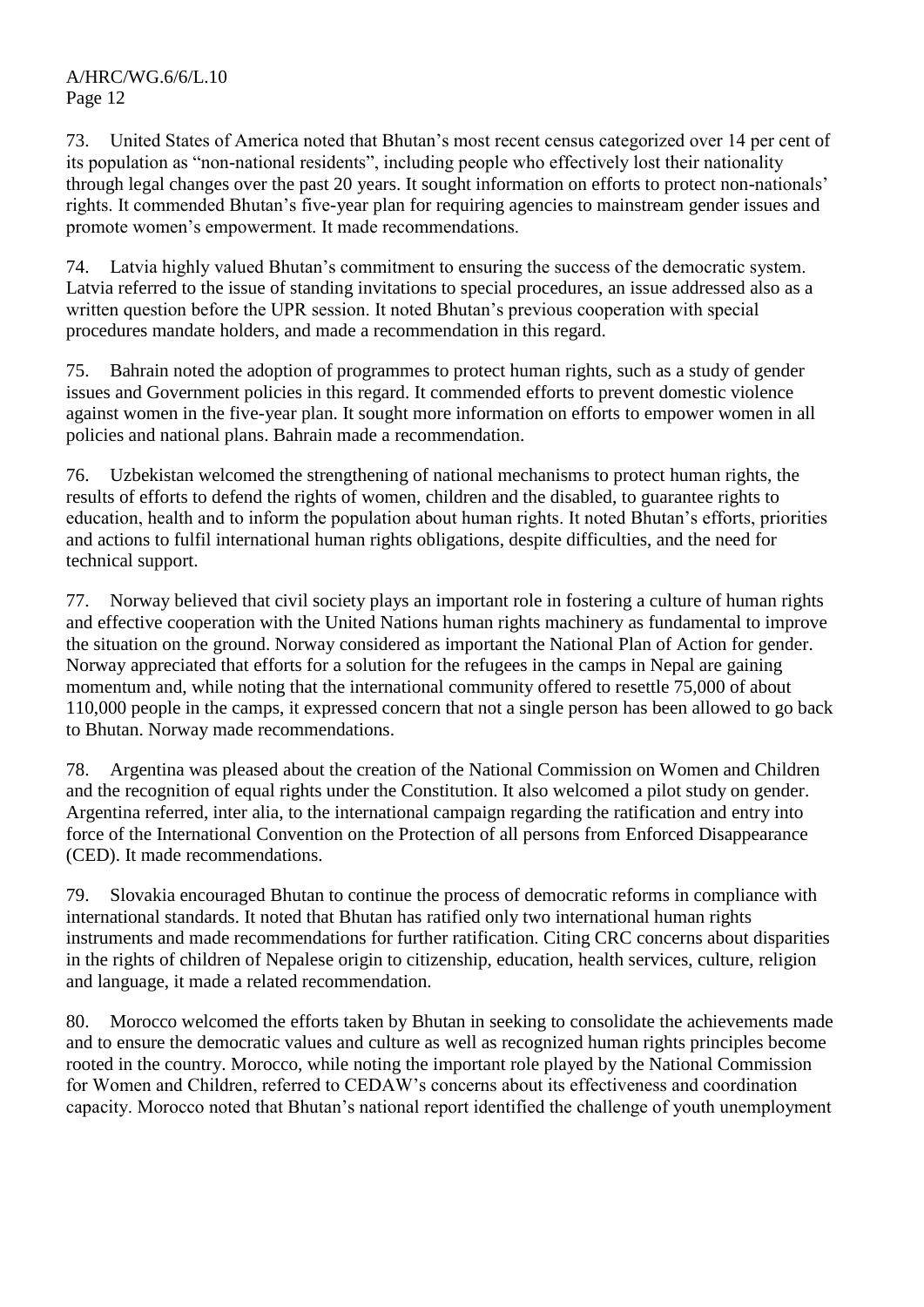and sought information on the measures taken to address this issue and create job opportunities for rural women. Morocco made recommendations.

81. Saudi Arabia highlighted that the Government seeks to bring legislation in line with international civil and political rights standards. It noted among achievements the success in education. Saudi Arabia noted that legislation on civil society was adopted in 2007 and that the Government remains fully committed to further develop dialogue with NGOs working in particular on human rights and humanitarian issues. Noting some concerns expressed, Saudi Arabia encouraged Bhutan to accelerate implementation of the law on civil society by the relevant bodies as quickly as possible.

82. Kuwait said the national report reflected Bhutan's recognition of the need to strengthen all human rights. Kuwait noted constraints faced by Bhutan, particularly the eradication of poverty, unemployment and climate change, and that Bhutan's difficult geography affected the delivery services. It commended Bhutan's progress in strengthening freedom of the press and media, and made recommendations on this and other issues.

83. In response, the delegation stated that on rights of women and children, the NCWC was established in 2004 with the specific objective of securing the rights of women and children in the country. Bhutan is up to date with its reporting obligations to CRC and CEDAW, and to other international and regional instruments.

84. In order to reinforce the harmonization of CRC, CEDAW and other relevant instruments, the Child Care and Protection Bill and the Adoption Bill have been submitted to the Parliament for enactment. A Domestic Violence Bill is in the final stages and Women and Children Protection Units are being established in the Royal Bhutan police.

85. Concerning sexual harassment, the Labour and Employment Act has clear provisions on Sexual Harassment and penal provisions are enshrined in the Penal Code of Bhutan 2004.

86. With respect to human trafficking, Bhutan is minimally affected unlike the many misplaced reports. Nevertheless, Bhutan is undertaking efforts to address this and has stepped up its ongoing cross border collaboration on developing closer networking and information sharing with neighbouring countries.

87. Regarding commercial exploitation of children, Bhutan fully subscribes to the objectives and purposes of the CRC and has very strong legal provisions in place to prevent the worst forms of child labour and to regulate the minimum age for admission into employment.

88. On sexual orientation, the provisions concerning unnatural acts in the Penal Code, have since its enactment, never been invoked for acts between two consenting adults of the same sex.

89. With regard to independence of the Judiciary, the Constitution provides for separation of powers among the three branches of the government. Bhutan's legal procedures have clear provisions dealing with the rule of law, independence of the judiciary and due process of law.

90. Concerning access to education, the Constitution requires the State to provide free education to all children irrespective of language, ethnicity or family background.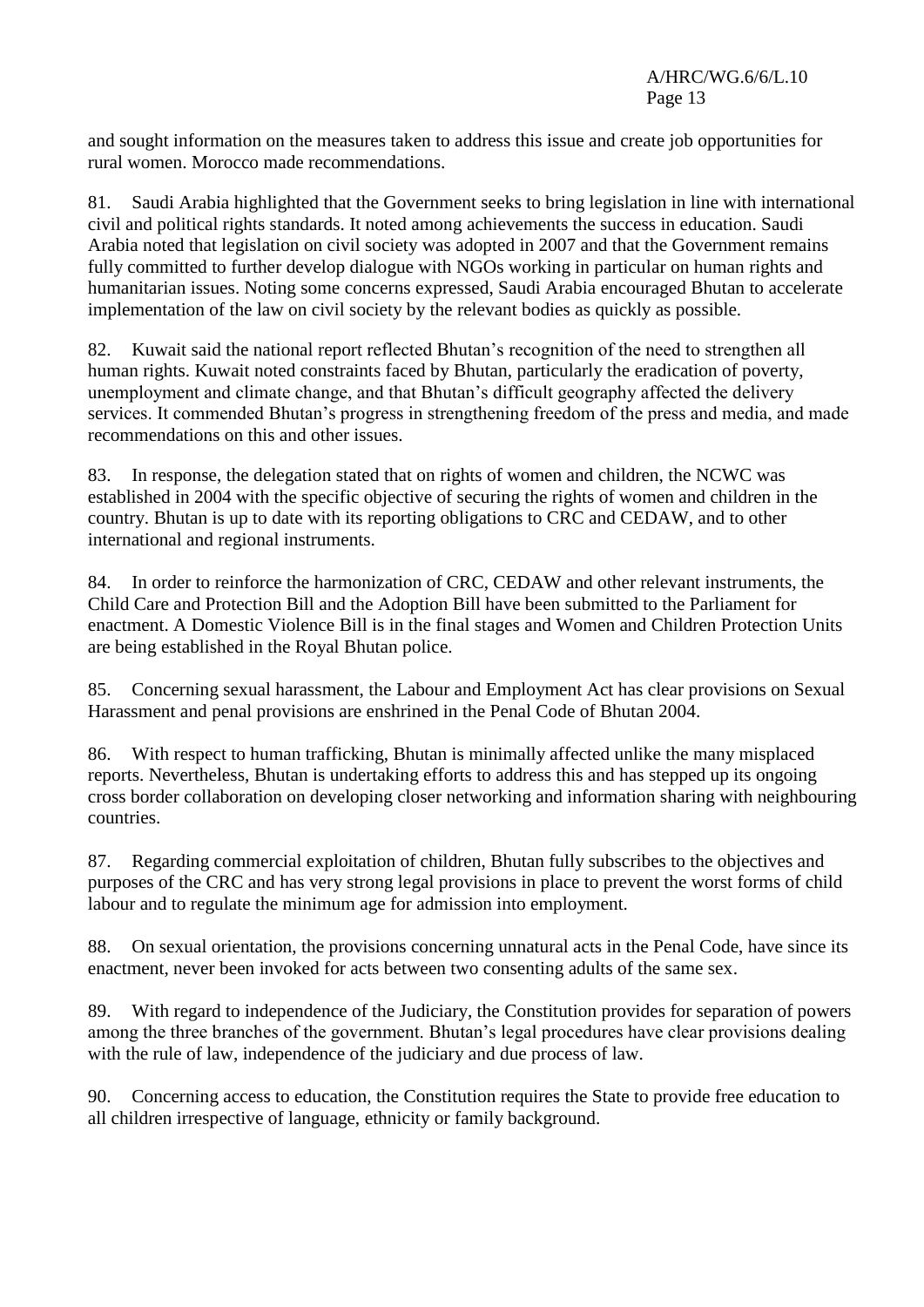91. With respect to access to health, the Constitution provides for access to public health services without any discrimination to all irrespective of legal status.

92. On the issue of Security Clearance, the delegation informed that security clearance is not required for a child to attend government schools.

93. Regarding corporal punishment, the Constitution and the Teachers Code of Conduct adequately addresses the issue. The government has submitted a Child Care and Protection Bill for enactment. On monastic institutions, the NCWC and the central monastic body have put certain measures in place *viz*  alternative forms of discipline in the monastic system, establishment of a complaints and response mechanism and identification of a child protection officer.

94. Concerning the issue of operationalization of GNH, the GNH Commission is entrusted with the responsibility of ensuring all development programmes and projects are in line with GNH principles. A GNH Committee has been constituted in all government ministries and agencies to institutionalize GNH values and practices. Bhutan has developed a comprehensive inventory of nine core domains and 72 indices to assess the success of development programmes along GNH lines.

95. With regard to Media, the government is committed to promote a free media, which would serve as a powerful tool in the evolution of democracy in the country.

96. On cooperation with UN Human Rights Mechanisms, Bhutan is committed to continue constructive engagement with UN human rights mechanisms as in the past. The government would be pleased, in principle, to receive a member of the CEDAW Committee to advise on implementation of its recommendations made to Bhutan in July 2009. Bhutan also enjoys excellent cooperation with the ICRC, which conducts regular visits to Bhutan.

97. Regarding the report of the Working Group on Minorities-2005, Bhutan expressed reservations on the credibility and objectivity of the report as it did not capture the situation of minorities in South Asia and neither was Bhutan represented at the seminar on which the report was based.

98. With respect to the time frame for resumption of bilateral talks with Nepal, Bhutan conveyed that it remained hopeful that whenever a conducive situation presents itself, Bhutan would work with Nepal to resume the talks.

99. On resettlement of people from the refugee camps, Bhutan conveyed deep appreciation for the generous offers made by the United States, Canada, Australia, Denmark, The Netherlands, New Zealand, Norway and Sweden, which will contribute towards resolving the humanitarian problem.

100. In conclusion, the delegation expressed appreciation for the constructive suggestions, comments and recommendations from the Working Group and stated that the outcome of the report would be reported to the government for consideration.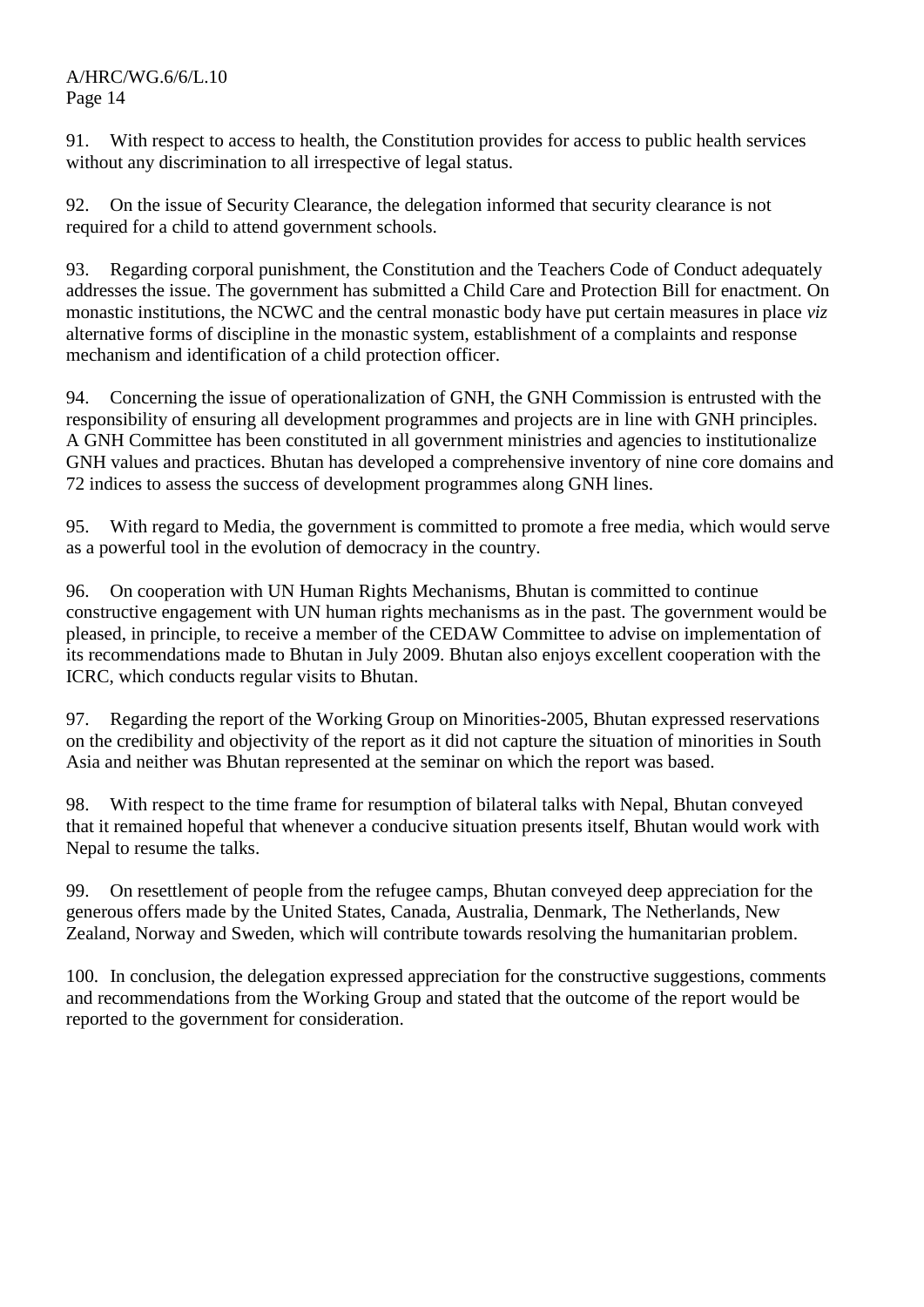## **II. CONCLUSIONS AND/OR RECOMMENDATIONS**

101. In the course of the discussion, the following recommendations were made to Bhutan. These recommendations will be examined by Bhutan, which will provide responses in due time. The response of Bhutan to these recommendations will be included in the outcome report adopted by the Human Rights Council at its thirteenth session.

- 1. Consider acceding to core international human rights instruments (Pakistan); Favourably consider ratification of all core international human rights instruments (Norway); Consider an early ratification of ICCPR and its Optional Protocols, ICESCR and the Convention against Torture and other Cruel, Inhuman, and Degrading Treatment (CAT) and its Optional Protocol (OP-CAT) (Slovakia); Study the possibility of becoming a party to ICCPR as well as ICESCR, as these two international conventions are really cornerstones of the whole human rights system (Viet Nam); Evaluate the possibility of ratifying CAT and OP-CAT (Argentina); Consider the possibility of ratifying CED (Argentina); Consider becoming a party to CRPD (Thailand); Consider becoming a member of the International Labour Organization (ILO) and ratifying ILO Convention 138 on minimum age and ILO Convention 182 on the worst forms of child labour (France); Consider an early ratification of the Rome Statute of the International Criminal Court, including accession to the Agreement on the Privileges and Immunities of the Court (Slovakia);
- 2. Accelerate its ongoing transitional efforts with a view to acceding to the core international human rights treaties (Italy);
- 3. Adhere to the principles under the 1951 Convention relating to the Status of Refugees and its Protocol of 1967 with a view to their ratification (Mexico);
- 4. Ratify core international human rights treaties, in particular ICCPR and ICESCR (Austria); Ratify the core international instruments, especially ICCPR, ICESCR, CAT and OP-CAT (Denmark); Ratify the main international human rights instruments, in particular ICCPR and its two optional protocols, CAT and OP-CAT, the International Convention on the Elimination of All Forms of Racial Discrimination (ICERD) and the Statute of the International Criminal Court (Chile); Ratify or accede to all core international human rights instruments such as ICCPR, ICESCR and CAT (Germany); Promptly ratify of ICERD to carry out effective implementation of the principles of this instrument (Mexico); Improve guarantees for the exercise of the right to information through the ratification of ICCPR and its two protocols (Spain); Ratify ICERD and CRPD (Spain); Sign and ratify ICESCR, CAT, the Optional Protocol to the International Convention on the Elimination of All Forms of Discrimination against Women and CED (Spain); Accede to CRPD (Egypt); Accede to the Convention relating to the Status of Refugees, its 1967 Protocol and the 1961 Convention on the Reduction of Statelessness (Canada); Accede to the 1951 Convention on the Status of Refugees (Poland); Continue efforts to build a legal framework in order to ensure protection for human rights, involving inter alia the ratification of the main international instruments in this area (France); Make a long-term plan for the step-by-step ratification of or accession to all core international human rights instruments (Slovenia); Become a party to ICERD, ICCPR and its Optional Protocols, ICESCR, the Convention on the Prevention and Punishment of the Crime of Genocide, the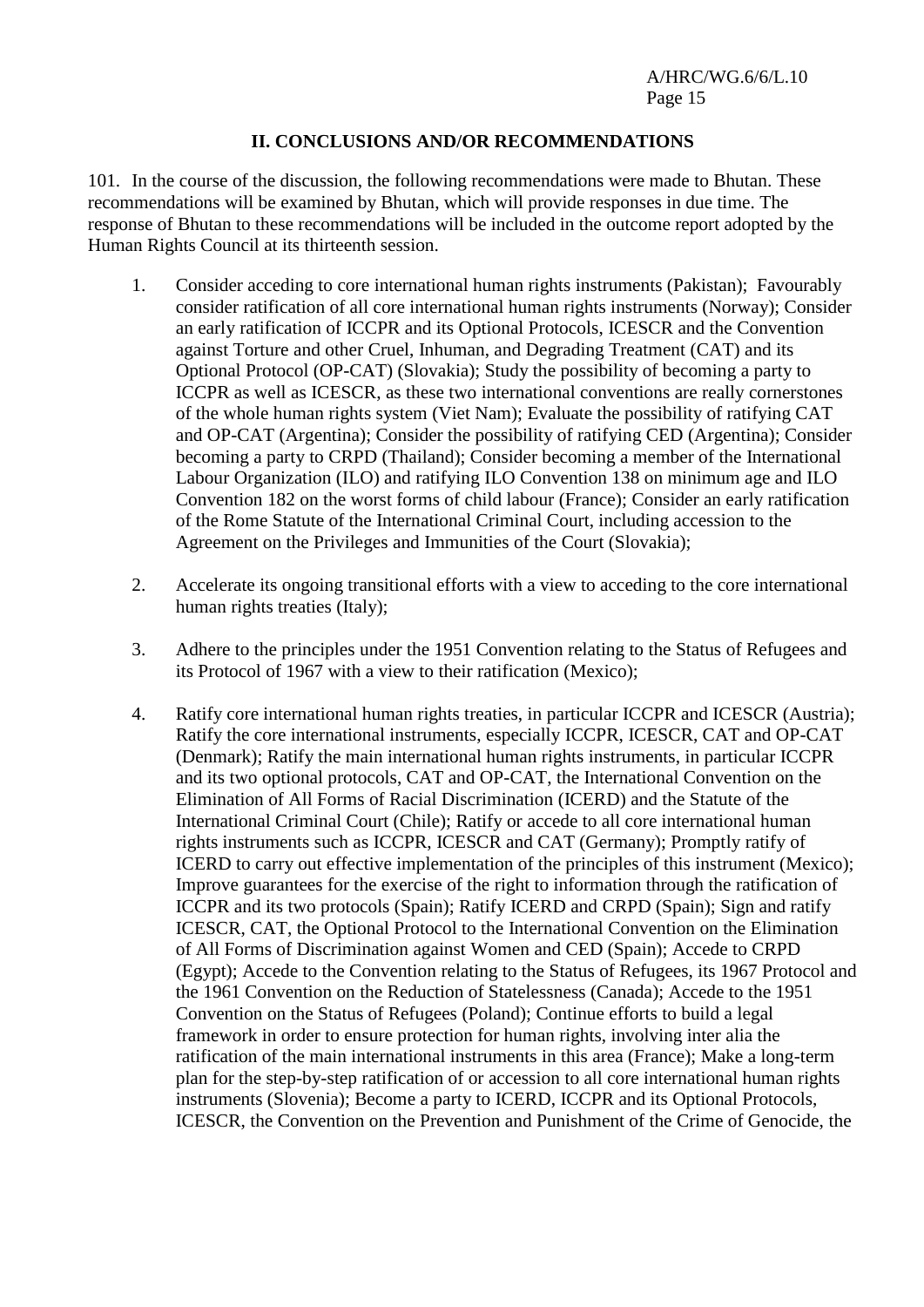Rome Statute of the International Criminal Court and the Convention on the Status of Refugees and its Protocol (Argentina);

- 5. Incorporate the definition and prohibition of torture and other cruel, inhuman or degrading treatment in national legislation (Argentina);
- 6. Take measures to expedite the enactment of the adoption bill and the child care and protection bill by Parliament (Serbia)
- 7. Consider establishing an independent national human rights institution in conformity with the Paris Principles (Egypt);
- 8. Establish an independent national human rights institution in full compliance with the Paris Principles (Azerbaijan);
- 9. Continue to prioritize efforts aimed at strengthening national institutions and developing national capacities, including establishing relevant mechanisms, to undertake regular studies of international human rights instruments and to make appropriate recommendations to the Government (Malaysia);
- 10. Continue efforts to strengthen steps and provide resources for the National Commission for Women and Children (Bahrain);
- 11. Improve the work of the National Commission for Women and Children by enhancing its capacity, providing it with additional human resources and an adequate budget, in cooperation with the international community (Morocco);
- 12. Consider, as appropriate, learning and adopting, in accordance with national conditions, the best practices of other developing countries on the functioning of the oversight mechanisms (Sri Lanka);
- 13. Favourably consider the possibility of drawing up a national plan of action to protect the rights of children, as recommended by the Committee on the Rights of the Child (Belarus);
- 14. Envisage the adoption of a national plan for the promotion of the rights of the child and call for international assistance to allow it implement such a plan (Morocco);
- 15. Move forward on mainstreaming gender issues into all Government plans and policies (Japan);
- 16. Take concrete measures aiming at fostering a genuine human rights culture with due regard to national and regional particularities as well as historical, cultural and religious backgrounds (Islamic Republic of Iran);
- 17. Develop educational programmes to prevent and combat negative social attitudes towards different ethnic groups (United States of America);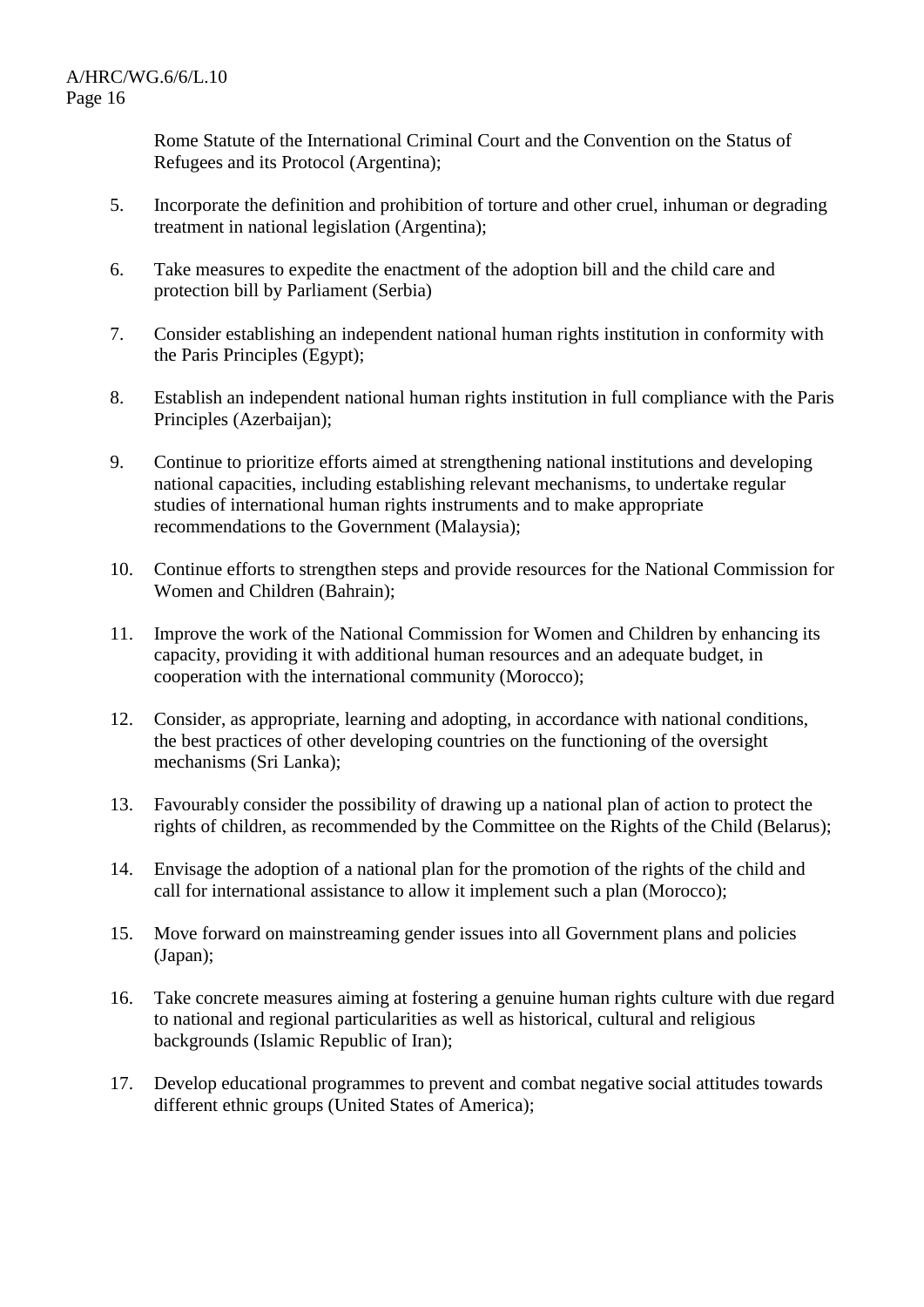- 18. Continue to work with international organizations and the Human Rights Council in particular to promote development and human rights (Lao People's Democratic Republic);
- 19. Strengthen its cooperation with human rights special procedures and consider issuing a standing invitation (Brazil); Consider extending a standing invitation to all special procedures of the Human Rights Council (Latvia); Extend an open and permanent invitation to the United Nations special procedures mandate holders (Chile); Extend an open and standing invitation for all the special procedures (Spain);
- 20. Accept visits from United Nations special rapporteurs, and in particular to accept the request made by the Special Rapporteur on freedom of religion or belief, which has been awaiting a response since 2006 (France); Respond positively to the request for a visit of the Special Rapporteur on freedom of religion or belief (Spain); Issue an invitation to the Special Rapporteur on freedom of religion or belief (Denmark); Approve the request for a visit by the Special Rapporteur on freedom of religion or belief (Norway);
- 21. Bear in mind the need to work towards securing the full range of human rights and fundamental freedoms, including the right to development, for all Bhutanese, in continuing the pursuit of Gross National Happiness (Philippines);
- 22. Continue pursuing the realization of the full range of human rights and fundamental freedoms for the Bhutanese people, in accordance with the country's international human rights obligations (Malaysia);
- 23. In line with previous recommendations of Committee on the Elimination of Discrimination against Women, develop policies and programmes to support the elimination of stereotypes associated with traditional roles and prevent the emergence of new stereotypes that are discriminatory against women (Germany); Continue its efforts to eliminate stereotypes based on male superiority (Turkey);
- 24. Continue and strengthen measures to enforce existing regulations to combat negative stereotyping of women in the local media (Serbia);
- 25. Follow up on the recommendation by the Committee on the Elimination of Discrimination against Women to introduce specific legislation and raise public awareness in order to close the gender gap, particularly in rural areas (Norway);
- 26. Introduce specific legislation providing for the adoption and implementation of temporary special measures to accelerate de facto gender equality (Azerbaijan);
- 27. Continue adopting measures to eliminate discrimination, particularly gender-based discrimination (Chile);
- 28. Enact legislation that eliminates and prevents all discrimination against any resident, including in education (United States);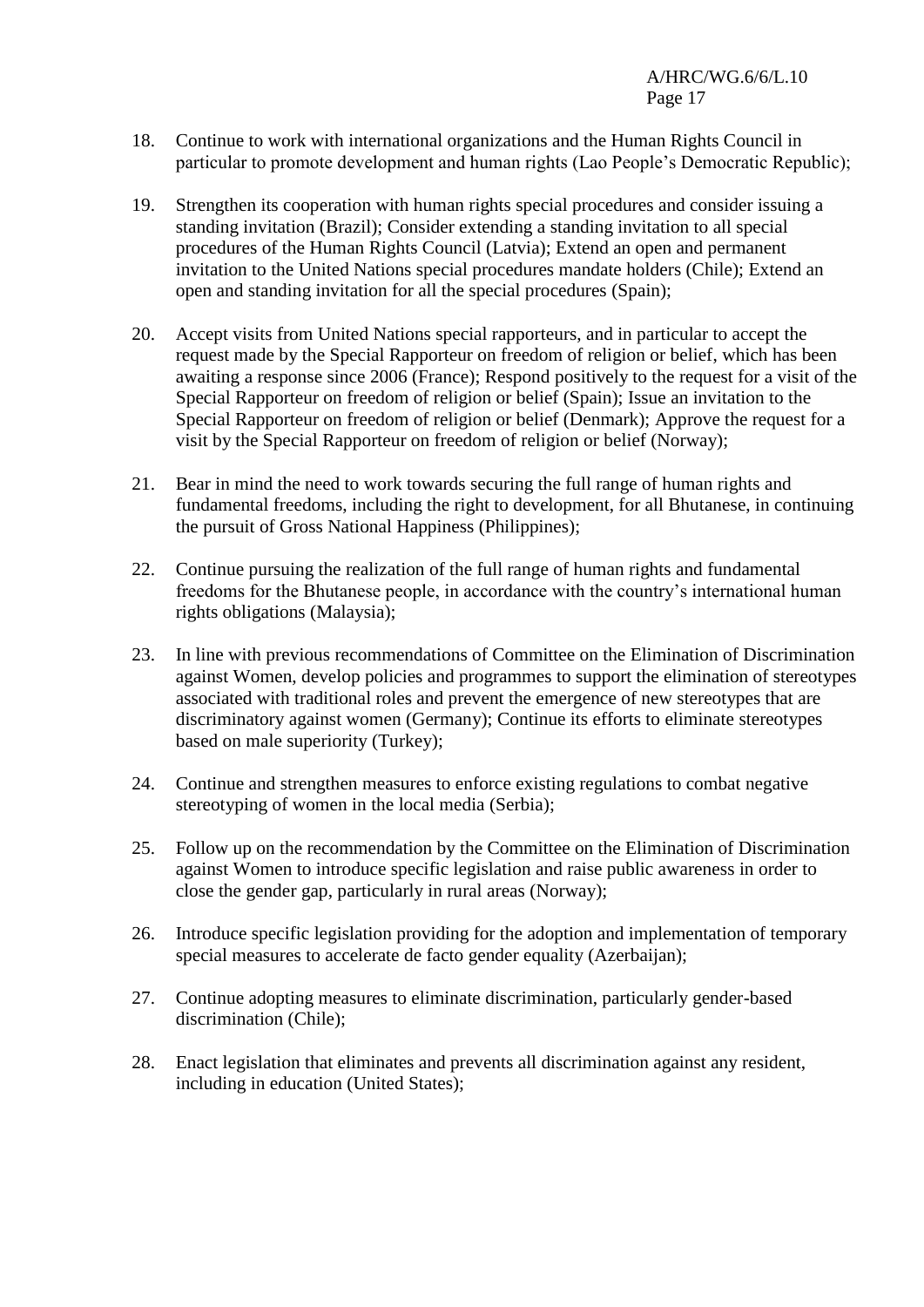- 29. Consider abolishing restrictive requirements such as "no objection certificates" or "security clearance certificates" when individuals apply for higher education, jobs, business licences and travel documents (Brazil);
- 30. Continue to strengthen the promotion and protection of the human rights of vulnerable groups within society, particularly women, children, disabled persons and persons with HIV/AIDS (Thailand);
- 31. Continue taking effective measures to further promote and protect the rights of women and children (Islamic Republic of Iran);
- 32. Reinforce the human rights protection of vulnerable and disabled children (Chile);
- 33. Improve the situation of vulnerable children, particularly those living in rural and remote areas, and children with disabilities (Azerbaijan);
- 34. Establish specialized services to meet the needs of children with disabilities (Spain);
- 35. Combat domestic violence (Turkey);
- 36. Expedite finalization of the draft domestic violence bill (Serbia);
- 37. Elaborate programmes aimed at elimination of all forms of violence against women and adopt the bill on domestic violence which is supposed to be tabled by 2010 (Poland); Enact legislation on domestic violence to protect the rights of women as a matter of priority (United Kingdom); Enact legislation on domestic violence as a matter of priority and increase access to justice for victims of such violations (Netherlands); Enact legislation on domestic violence and seek to eliminate all forms of violence against women while increasing access to justice for women victims, especially in remote and rural areas (United States);
- 38. Continue, in collaboration with the National Commission for Women and Children and other relevant stakeholders, to pursue public advocacy campaigns and promote greater awareness and understanding of the rights of victims of violence against women (Serbia);
- 39. Continue to work towards eliminating all violence against women and to increase access to justice for women victims of violence, including in remote and rural areas (Canada); Further address the issue of eliminating violence against women and children (Japan);
- 40. Adopt measures to increase the number of women working on violence against women issues in law enforcement agencies (United States of America);
- 41. Prohibit corporal punishment of children at home (Slovenia);
- 42. Consider realizing as soon as possible its plans to establish four more women and child protection units in the other major towns (Singapore);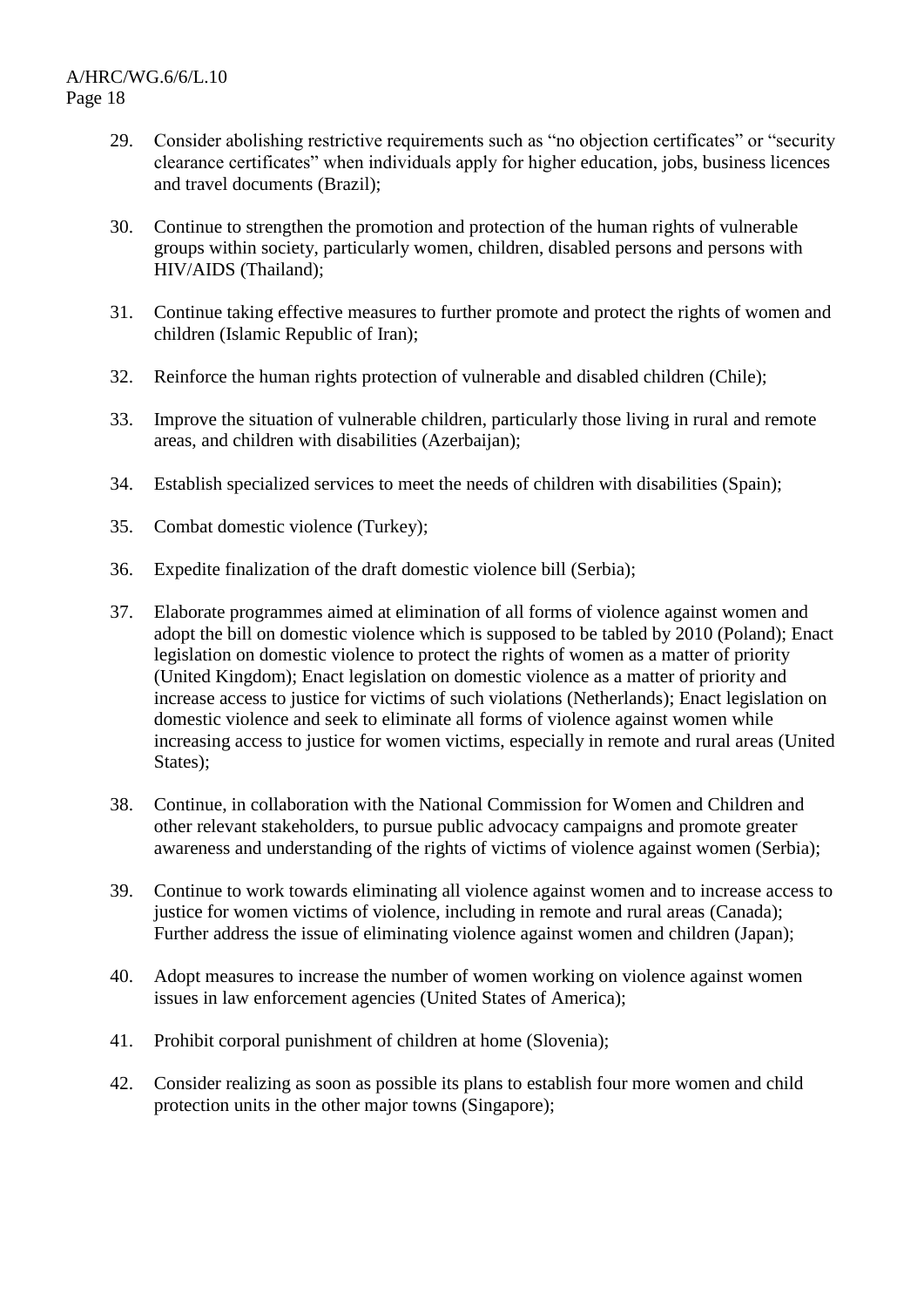- 43. Intensify efforts to combat trafficking, align its definitions of prostitution and trafficking with international law, intensify its efforts to provide support to women at risk and seek bilateral agreements with neighbouring States (United States);
- 44. Promote measures to combat the commercial sexual exploitation of children (Japan);
- 45. Continue with current activities and efforts to ensure that the establishment of democracy and a democratic culture of governance in the country are firmly entrenched and made sustainable through completion of the institution and capacity-building process and the process of enacting various laws and regulations as may be required by the Constitution (Indonesia);
- 46. Continue on the path chosen and, in particular, foster and promote activities and discussion on human rights issues domestically and capacity-building of institutions (Switzerland);
- 47. Strengthen efforts to build the rule of law in Bhutan in accordance with international standards, integrating, alongside these, the principles of Gross National Happiness (Viet Nam);
- 48. Promote improvement in the juvenile justice system (Japan);
- 49. Promote and ensure freedom of religion for all individuals of all faiths (Denmark);
- 50. Continue to protect and strengthen freedom of the press and media ; (Kuwait)
- 51. Strengthen capacity-building measures for workers in the media and the press also through efforts of the international community (Kuwait);
- 52. Enact legislation that promotes and protects the rights to freedom of opinion and expression (United Kingdom);
- 53. Promote the establishment of civil society organizations without undue restrictions and seek the assistance of the United Nations system in Bhutan to this end (Netherlands);
- 54. Establish effective mechanisms to monitor the situation of human rights in the country and allow independent human rights organizations to operate in Bhutan and express their views freely (Italy*);* Allow free exercise of the work of independent human rights organizations (Spain*);*
- 55. Strengthen the working conditions and involvement of civil society organizations (Norway);
- 56. Undertake extensive advocacy campaigns to encourage greater women's participation in the political process at both the national and local levels (Indonesia);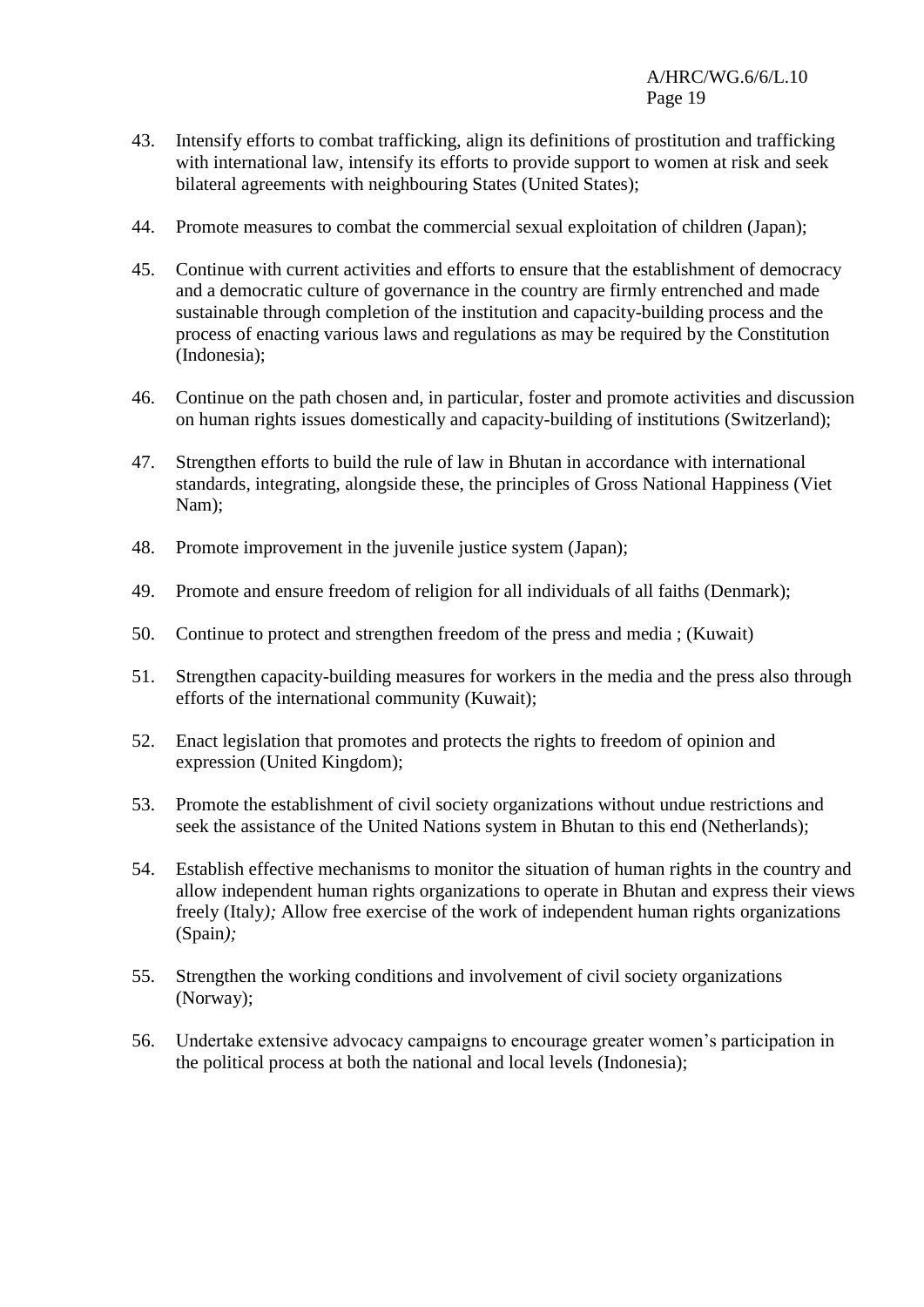- 57. Continue efforts to raise greater awareness among Bhutanese in all areas of the country of the democratic process, including voting rights, in order to foster greater political participation by all members of society (Turkey);
- 58. Continue targeted policies and initiatives to encourage greater participation of women in the electoral process (Turkey);
- 59. Take proactive measures to promote women's participation in the local elections planned for in 2010 (Norway);
- 60. Repeal all provisions which criminalize sodomy and other sexual activities between consenting adults (Canada); Decriminalize sodomy or other sexual activity between consenting adults (Slovenia); Eliminate legal provisions which criminalize sodomy and other sexual activities between consenting adults (Spain);
- 61. Establish a monitoring mechanism to effectively ensure the protection of the rights of children in alternative care, including in monasteries (Austria);
- 62. Provide adequate support to children in the care of their extended families (Austria);
- 63. Take further efforts in addressing the problem of unemployment, especially among young people (Belarus);
- 64. Intensify efforts to create more employment opportunities for youth by, inter alia, providing more entrepreneurship training courses and apprenticeships (Malaysia);
- 65. Continue every effort to fulfil its tasks and overcome all the challenges of eradicating poverty and improving economic and social conditions of Bhutan people (Lao People's Democratic Republic); Step up its efforts to further reduce poverty, particularly in rural areas, and to improve the well-being of the people (Belarus); Continue its efforts to achieve equitable socio-economic development and to further address poverty alleviation through its overarching objective according to its current policies and action plan (Cambodia); Continue to fight poverty, with the support and cooperation of the international community (Bangladesh); Continue its efforts to eradicate absolute poverty (Pakistan); Devote more resources to plans to reduce poverty and to programmes supporting the most vulnerable groups in society, especially in rural areas of the country (Viet Nam);
- 66. Continue to strengthen its efforts in tackling poverty and enhancing the access of all persons, especially those living in rural areas, to basic social services such as health and education (Thailand);
- 67. Develop a strategy to combat malnutrition (Brazil);
- 68. Continue its efforts to achieve Millennium Development Goals within the stipulated time frame (Bangladesh);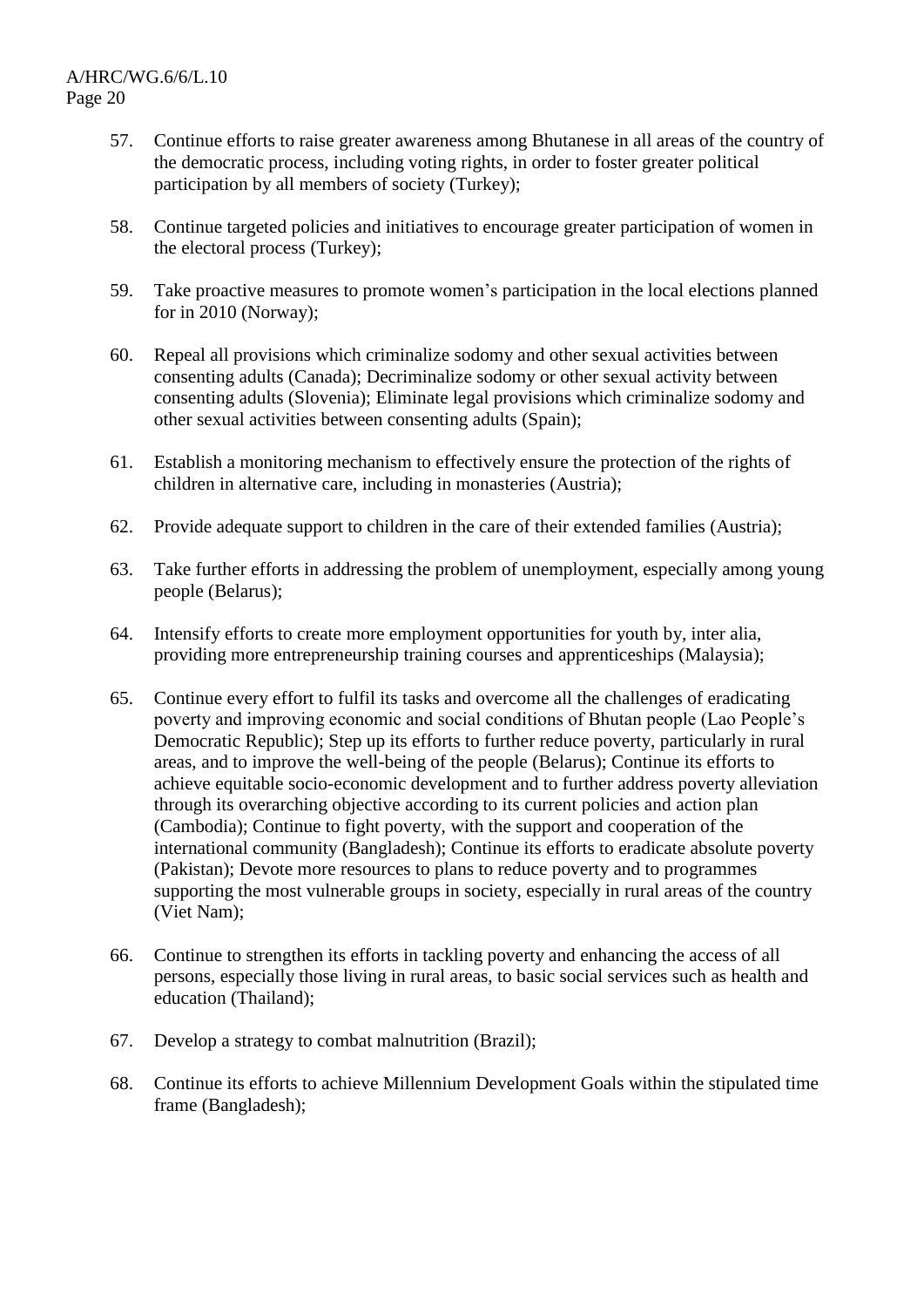- 69. Continue efforts to ensure that the right to health can be enjoyed on a fair and equal basis by everyone in the country within the context of attaining the Millennium Development Goals, and improve the training of medical and paramedical personnel (Algeria); Take further measures to enhance the national system for health care (Kyrgyzstan);
- 70. Ensure compulsory and free of all costs primary education for all children (Azerbaijan);
- 71. Continue the policy of free education through cooperation with and assistance from the international community (Indonesia);
- 72. Introduce literacy programmes aimed especially at women, and improve access to education by women, including those in remote parts of the country (Austria);
- 73. Intensify its efforts to close the gender gap in education, in particular at higher levels, for which it is necessary to have international cooperation and technical assistance so that it can face up to the shortage of teachers and infrastructure needs in order to eradicate illiteracy and achieve full access to scientific knowledge for its population by using modern teaching methods (Venezuela);
- 74. Implement additional measures to ensure equal access for girls and women to all levels of education, including provision of incentives to girls and their families to remain in school, development of non-formal educational opportunities to reduce illiteracy among girls and women and increased access to adult education (United States);
- 75. Take action to encourage pregnant and/or married girls and women to continue their education (United States);
- 76. Continue to work with all neighbouring countries to find a lasting solution to illegal and economic migrants through the bilateral process, based on agreements already reached between the Governments of Bhutan and Nepal (Lao People's Democratic Republic);
- 77. In line with recommendations of the Committee in the Rights of the Child, enhance efforts to find a prompt solution for either the return or resettlement of people living in refugee camps, with particular attention to children and women and reunification of families (Germany); Focus on refugees from Bhutan in camps in eastern Nepal wishing to return to Bhutan and in particular, at this juncture, on addressing those cases with compelling humanitarian concerns (Netherlands);
- 78. Step up efforts to find a sustainable solution for refugees through discussion with relevant parties, and attach particular importance to children and women and the need for families to remain together (Algeria); Enhance efforts to find a prompt solution for the return or resettlement of people living in refugee camps in eastern Nepal (Denmark); Intensify efforts to find a sustainable solution to the situation of Bhutanese refugees in Nepal, in agreement with neighbouring States (France); Take active measures to find a solution in Nepal and Bhutan for the remaining number of refugees (Norway);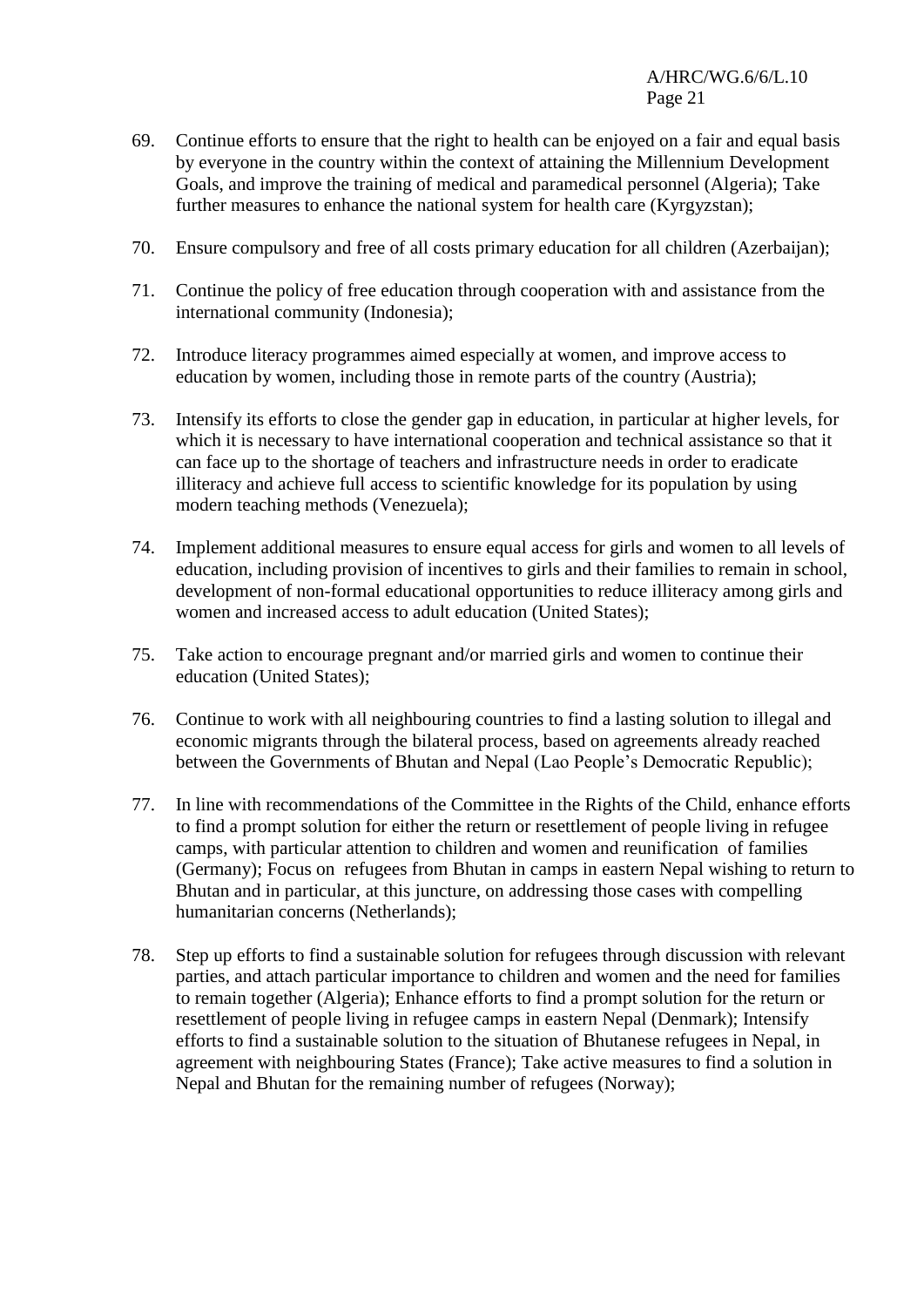- 79. Resume dialogue with Nepal and enhance cooperation with the Office of the United Nations High Commissioner for Refugees (UNHCR) to resolve the question of Bhutanese refugees, including by voluntary return, with particular attention to family reunification and other humanitarian cases (Canada); Work with UNHCR and the Core Group to develop a near-term initiative to allow some refugees to return immediately to Bhutan, granting special consideration to cases of humanitarian concern, such as those involving the elderly (United States);
- 80. Make it a priority on the agenda of the new Government and, if necessary, the Parliament, efforts to seek a constructive solution to the refugee problem, respecting the rights of those concerned, and in that context step up dialogue with the international community and the United Nations humanitarian agencies (Switzerland);
- 81. Adopt the necessary legal framework and launch appropriate policies, including awareness campaigns for the public, to guarantee the indiscriminate access of the Nepalese minority to the same enjoyment of human rights as for other Bhutanese citizens (Slovakia); Take measures to ensure respect for the human rights of persons belonging to ethnic minorities (Canada); Take legislative and practical measures to promote and protect the rights of persons belonging to minorities (United Kingdom); Commit to ensuring respect, in all circumstances, of the fundamental rights and dignity of all people in the country (Switzerland); Address the claims of discriminatory treatment of minorities (Italy);
- 82. Continue to make sure that its legislation and practices in the fight against terrorism match its international obligations related to human rights, international humanitarian law and refugee law (Mexico);
- 83. Share its experiences and best practices internationally on the concept of Gross National Happiness (Philippines);
- 84. Consider sharing its sustainable development experiences through the help of the relevant specialized agencies (Singapore);
- 85. Continue its contribution at the international level to efforts aimed at fighting hunger in accordance with the outcome of the World Food Summits as well as relevant resolutions of the General Assembly and the Human Rights Council (Egypt);
- 86. Continue and strengthen with international cooperation its efforts in environmental conservation and protection, which contribute significantly to global efforts to safeguard the common heritage of mankind (Islamic Republic of Iran);
- 87. Continue to make the most of its experience within the framework of the South Asian Association for Regional Cooperation (Switzerland);
- 88. Call upon the international community to pay attention to the difficulties associated with the present stage of development in Bhutan and provide the needed assistance to it to strengthen the capacity of its national mechanisms responsible for preparing periodic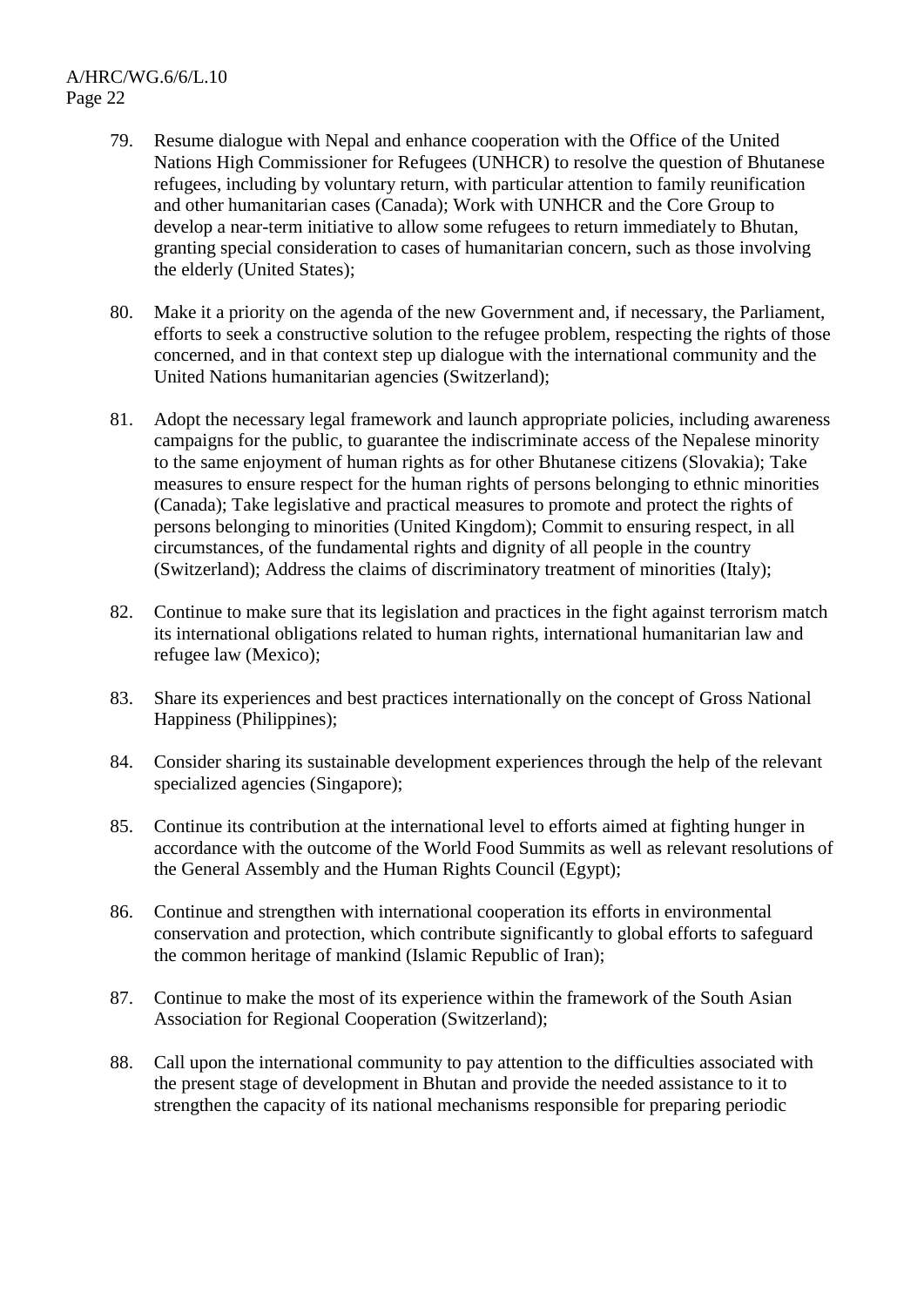reports for treaty bodies and to train its law enforcement officials, judges and police officers in the area of human rights (Egypt);**<sup>3</sup>**

- 89. Oversee the strengthening of technical cooperation between Bhutan and various United Nations organs to enhance capacity in the field of exchange of technology and information (Kuwait);
- 90. Call for enhanced cooperation and support from the international community and relevant United Nations agencies to strengthen the capacity of existing oversight mechanisms that serve to promote and protect human rights in Bhutan, in keeping with domestic requirements (Sri Lanka);**<sup>4</sup>**
- 91. Request technical assistance and cooperation, as deemed appropriate, from the international community, including relevant United Nations and specialized agencies, with a view to ensuring the promotion and protection of the full spectrum of human rights of its people (Malaysia);
- 92. Call upon relevant United Nations agencies and organizations, in particular UNICEF, to provide technical assistance to build its capacity to promote gender equality, make women more autonomous, protect children in the country and set up effective institutional mechanisms for birth registration (Algeria);
- 93. Continue advancing its efforts to improve indicators regarding poverty, illiteracy, schooling, mothers' health and access to water with the cooperation of the international community, in particular the developed countries, which must increase their official development aid and other forms of aid to Bhutan (Cuba);
- 94. With the support of the international community, including the relevant specialized agencies of the United Nations, strengthen its efforts to implement its national food security-related programmes (Egypt); Call upon the international community, especially the relevant United Nations programmes and funds, to provide assistance for Bhutan to sustainably consolidate its national strategy for food security and improve national food production (Algeria);
- 95. Continue to fully use technical assistance and international cooperation to promote the implementation of national development programmes so as to improve its capacity in protecting its people's right to health and education (China);

1

<sup>&</sup>lt;sup>3</sup> The recommendation as read during the interactive dialogue: The international community pays attention to the difficulties associated with the present stage of development in Bhutan and provide the needed assistance to it to strengthen the capacity of its national mechanisms responsible for preparing periodic reports for treaty bodies and to train its law enforcement officials, judges, and police officers in the area of human rights (Egypt);

**<sup>4</sup>** The recommendation as read during the interactive dialogue: Enhanced cooperation and support from the international community and relevant United Nations agencies to strengthen the capacity of existing oversight mechanisms that serves to promote and protect human rights in Bhutan, in keeping with domestic requirements (Sri Lanka);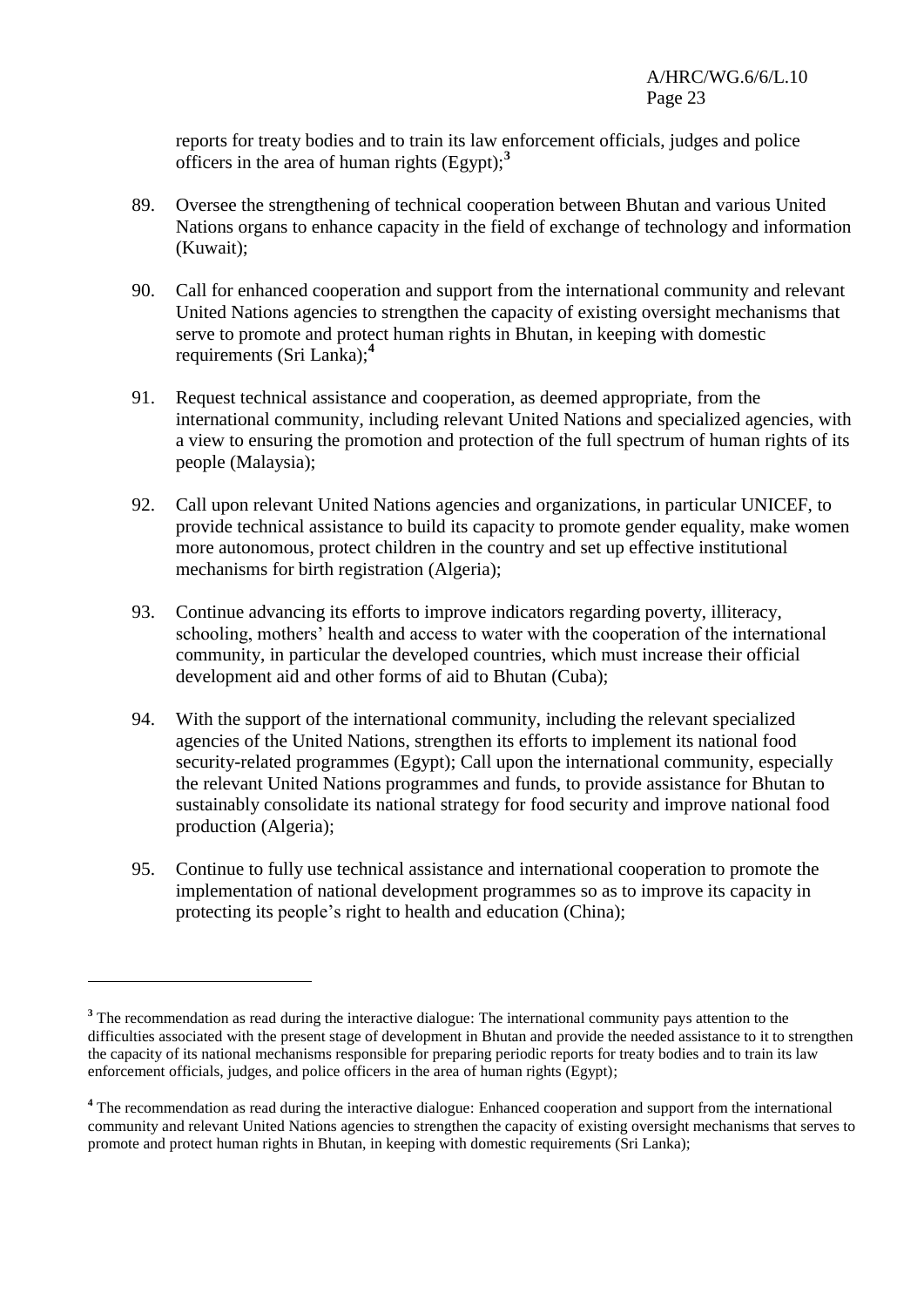$\overline{a}$ 

- 96. Seek the assistance of the international community to meet the Millennium Development Goals (Philippines);
- 97. Call for the provision of technical and financial assistance by the international community to contribute to the development process of the country with the view to achieving the Millennium Development Goals (Islamic Republic of Iran);**<sup>5</sup>**
- 98. Continue its process of consultation with civil society in its follow-up to the universal periodic review (United Kingdom);
- 99. Establish an inclusive process to follow up on the recommendations of the Working Group (Norway).

102. All conclusions and/or recommendations contained in the present report reflect the position of the submitting State(s) and /or the State under review thereon. They should not be construed as endorsed by the Working Group as a whole.

**<sup>5</sup>** The recommendation as read during the interactive dialogue: Providing technical and financial assistance by the international community to contribute to the development process of the country with the view to achieve Millennium Development Goals(Islamic Republic of Iran)